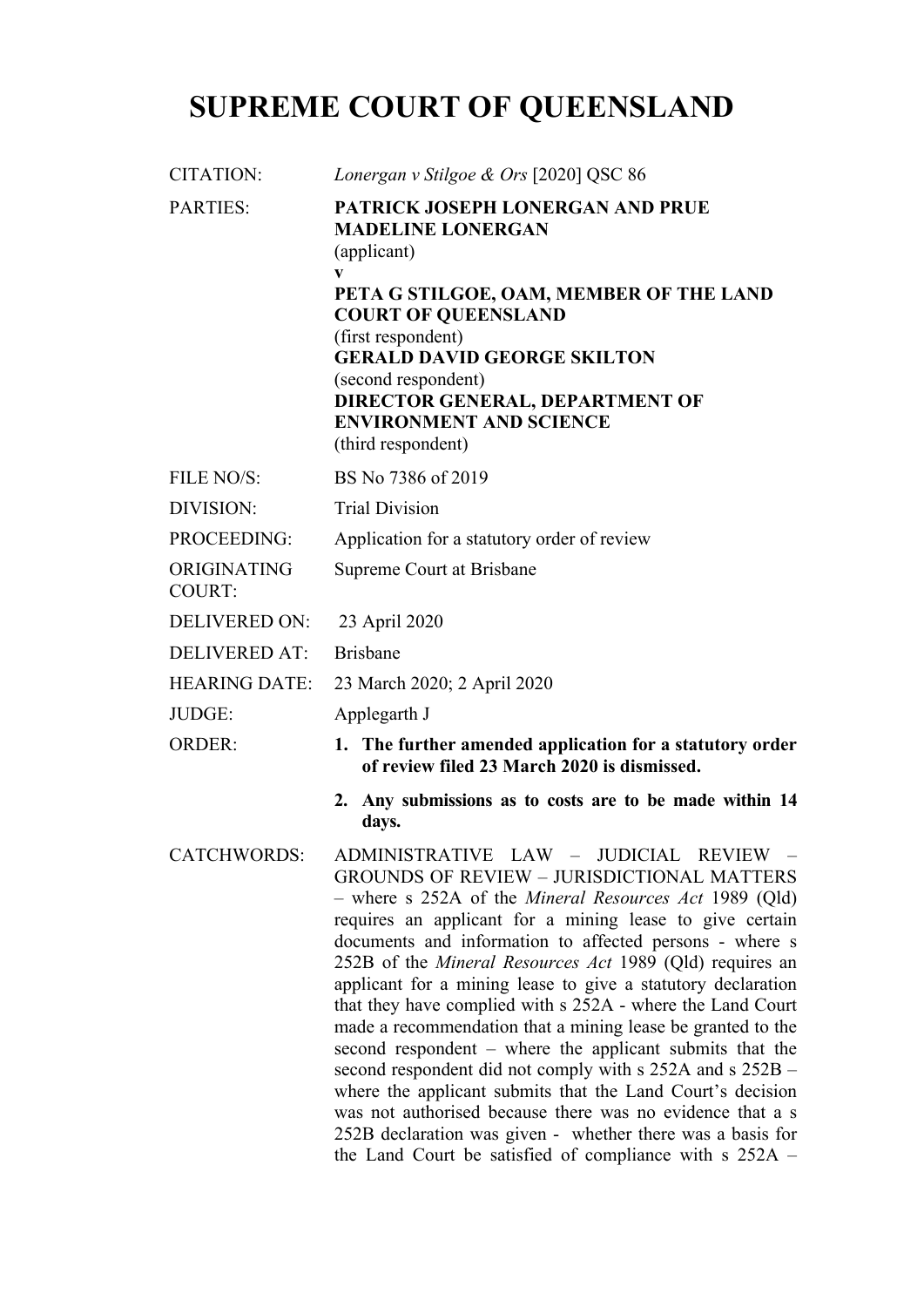whether compliance with s 252B is a jurisdictional fact

ADMINISTRATIVE LAW – JUDICIAL REVIEW – GROUNDS OF REVIEW – RELEVANT CONSIDERATIONS – FAILURE TO CONSIDER – where the applicant objected to the grant of a mining lease on the ground that the proposed mining activities would have certain adverse environmental impacts – where the applicant submits that the Land Court failed to consider the impact of the proposed mining lease on the local koala habitat – where the applicant's objection did not refer to a loss of koala habitat – whether the Land Court was precluded from considering a submission about loss of koala habitat

ADMINISTRATIVE LAW – JUDICIAL REVIEW – GROUNDS OF REVIEW – PROCEDURAL FAIRNESS – GENERALLY – where the Land Court did not consider evidence in relation to the proposed mining lease area being an essential habitat for koalas – where the Land Court Member did not advise the parties in advance of delivering reasons that such evidence would not be considered – whether failing to advise the parties was a breach of procedural fairness

*Environmental Protection Act* 1994 (Qld), s 152 *Mineral Resources Act* 1989 (Qld), s 252, s 252A, s 252B, s 268(3), s 269(4)

*ACI Operations Pty Ltd v Quandamooka Lands Council Aboriginal Corporation* [2002] 1 Qd R 347; [2001] QCA 119, cited *BHP Billiton Nickel West Pty Ltd v KN (Deceased) and Others* (2018) 258 FCR 521; [2018] FCAFC 8, cited *Coast and Country Association of Queensland Inc v Smith*  [2016] QCA 242, cited *Forrest & Forrest Pty Ltd v Wilson* (2017) 262 CLR 510; [2017] HCA 30, considered *John Holland Pty Ltd v TAC Pacific Pty Ltd* [2010] 1 Qd R 302; [2009] QSC 205, cited *New Acland Coal Pty Ltd v Smith & Others* (2018) 230 LGERA 88; [2018] QSC 88, cited *Project Blue Sky Inc v Australian Broadcasting Authority*  (1998) 194 CLR 355; [1998] HCA 28, cited *Roads and Maritime Services v Desane Properties Pty Ltd*  (2018) 98 NSWLR 820; [2018] NSWCA 196, cited

- COUNSEL: S W Trewavas for the applicant The second respondent appeared for himself M Hickey for the third respondent
- SOLICITORS: Marland Law for the applicant The second respondent appeared for himself Crown Solicitor for the third respondent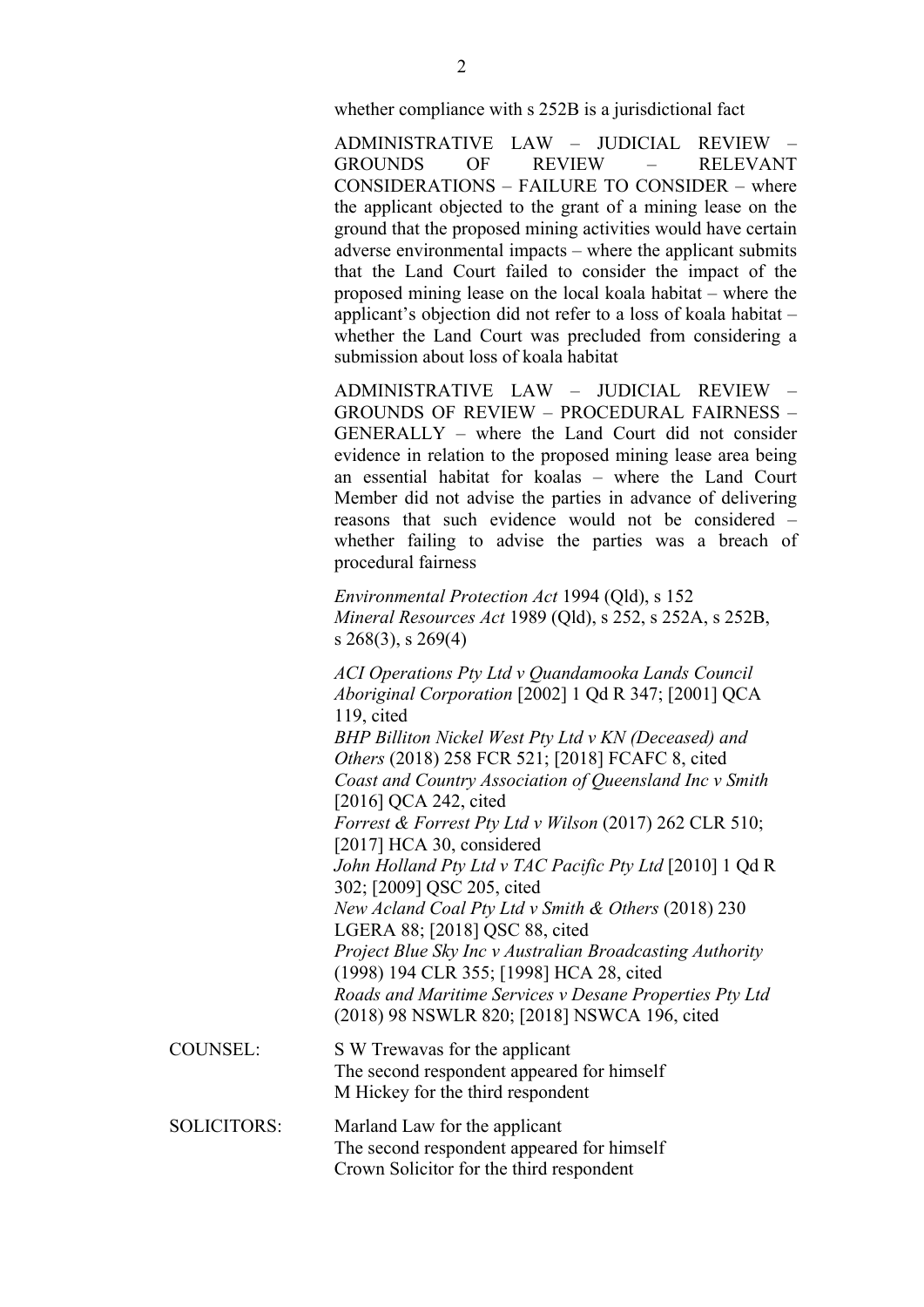- [1] Mr Gerald Skilton is a small scale gold miner. He has been mining for gold on Rolfe Creek, 31 kilometres north-west of Clermont, for many years under two mining leases negotiated with the previous owners. He applied for a grant of a new mining lease on the property. He also applied for an environmental authority. The current owners of the property, Patrick and Prue Lonergan, objected to the grant of a new mining lease and objected to the conditions in the draft environmental authority. Their objections proceeded to a hearing before the Land Court. The Court's task was to decide whether or not to recommend a grant of the proposed mining lease, and also to consider whether or not to recommend that an environmental authority issue, either in terms of the draft EA or with additional conditions.
- [2] The Lonergans advanced many matters in their objections to the grant of the mining lease and in their objections to the draft EA. Some of those objections were not the subject of evidence directed to the objection or the objection was not pressed in their final submissions. In summary, the objections that were pressed and required the consideration of the Land Court were issues in relation to:
	- mineralisation of the site;
	- Mr Skilton's past performance;
	- environmental considerations; and
	- Mr Skilton's financial and technical resources to carry out the mining operations.

The environmental considerations raised in their objections to the draft EA particularly concerned:

- the area of disturbance;
- erosion and sediment control;
- topsoils and overburden management; and
- **•** rehabilitation
- [3] The Land Court considered the Lonergans' objections in relation to these matters and whether the conditions contained in the draft EA were adequate. After addressing the Lonergans' objections to the grant of the mining lease and their concerns with the draft EA, and dealing with the parties' submissions, the Land Court member:
	- (a) recommended pursuant to s 269(1) of the *Mineral Resources Act* 1989 (Qld) ("*MRA*") to the Minister that the mining lease be granted over the application area; and
	- (b) recommended pursuant to s 190(1)(a)(i) of the *Environmental Protection Act* 1994 (Qld) ("*EPA*") that the environmental authority be issued in terms of the draft EA without amendment.<sup>1</sup>

<sup>1</sup> *Skilton v Lonergan & Ors* [2019] QLC 28.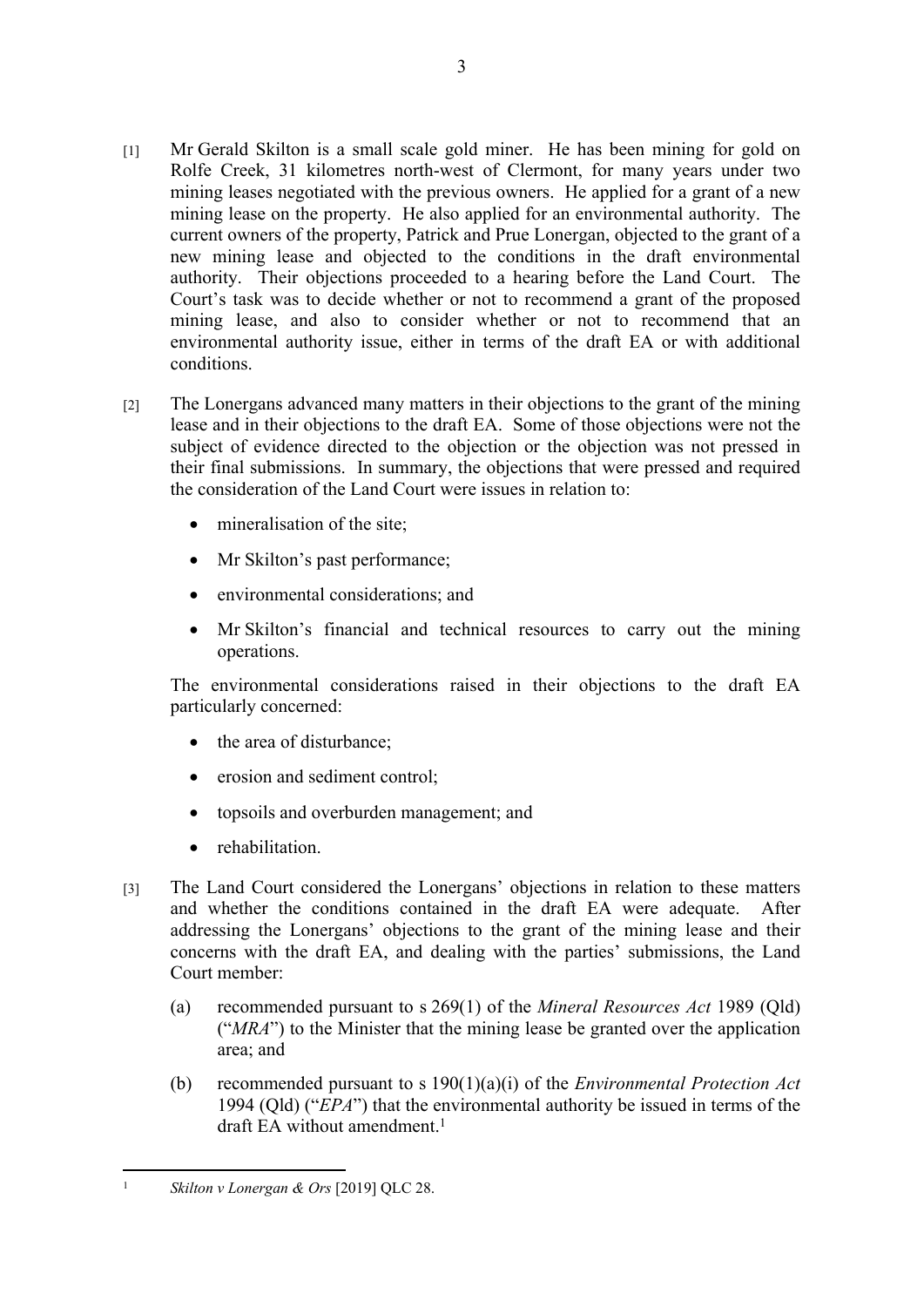- [4] On 12 July 2019, the Lonergans applied for a statutory order of review of the decision of the first respondent. They sought an order that the decision be set aside. The original application canvassed a wide range of matters. Most of these have been removed by way of amendment. The further amended application filed by leave on 23 March 2020 relates to two matters, although different grounds of review are advanced in relation to each of them. They are:
	- (a) that the decision to recommend that the mining lease be granted was not authorised because there was no evidence or other material from which the Member could be reasonably satisfied that the declaration required to be given pursuant to s 252B of the *MRA* had in fact been given; and
	- (b) that the Member failed to take into account a relevant consideration, namely the impact of the proposed mining lease on the local environment in relation to koala habitat.

## **Statutory context**

- [5] Chapter 6, Part 1 of the *MRA* provides for the granting of mining leases.<sup>2</sup> Under s 234(1), the Minister may grant to an eligible person or persons, a mining lease for all or any of the purposes stated in that section. Section 235 sets out the general entitlements of the holder of a mining lease.
- [6] The requirements of an application for a mining lease are set out in s 245.
- [7] Upon being satisfied of certain matters, the chief executive must give to the applicant a mining lease notice for the application which must contain certain information.<sup>3</sup> The notice states the last day for lodging objections to the application.<sup>4</sup>
- [8] The applicant for a mining lease is obliged to give a copy of the notice and other documents to the landowners and other affected persons and also to publish a copy of the notice in an approved newspaper.
- [9] Objections to the application may be made.<sup>5</sup> If objections are properly made, the chief executive must refer the application and all properly made objections to the Land Court for hearing.<sup>6</sup>
- [10] According to s 268, the Land Court is:
	- (a) obliged to hear the application and the objections;
	- (b) permitted to receive such evidence, hear such persons, and inform itself in such manner as it considers appropriate in order to determine the merits of the application and the objections to it;
	- (c) not bound by any rule or practice as to evidence;

 $\overline{2}$  The scheme of the *MRA* is more fully discussed by Bowskill J in *New Acland Coal Pty Ltd v Smith and Others* (2018) 230 LGERA 88 at 102 [22] – 105 [38] ("*New Acland*").

<sup>3</sup> *MRA* s 252.

 $MRA$  s 252A.<br>  $MRA$  s 260

<sup>5</sup> *MRA* s 260.

<sup>6</sup> *MRA* s  $265(1) - (4)$ .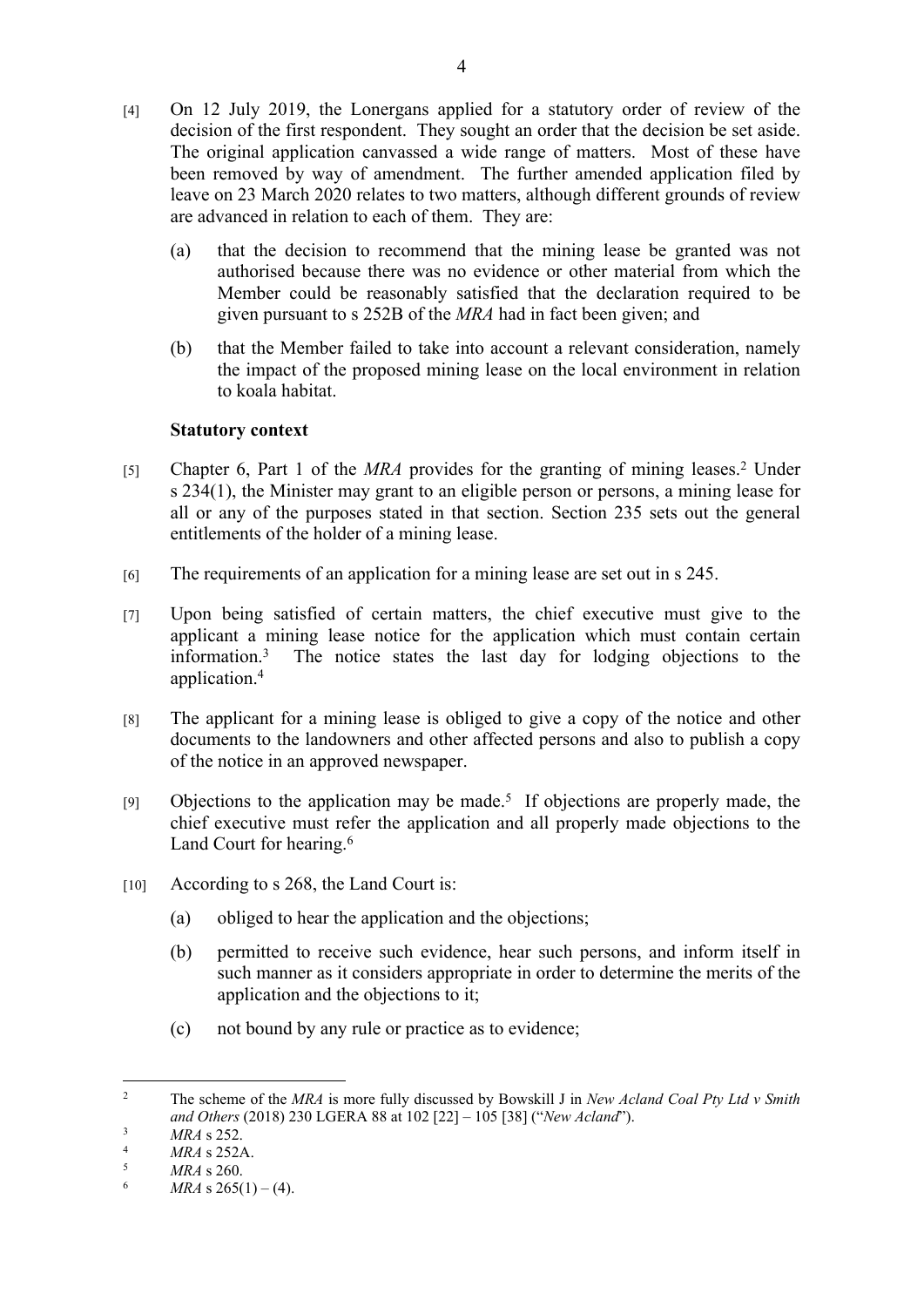- (d) not to entertain an objection to an application (or any ground or any evidence in relation to any ground) if the objection or ground is not contained in an objection that has been duly lodged in respect of the application.
- [11] Section 269(4) provides:

"The Land Court, when making a recommendation to the Minister that an application for a mining lease be granted in whole or in part, shall take into account and consider whether –

- (a) the provisions of this Act have been complied with; and
- (b) the area of land applied for is mineralised or the other purposes for which the lease is sought are appropriate; and
- (c) if the land applied for is mineralised, there will be an acceptable level of development and utilisation of the mineral resources within the area applied for; and
- (d) the land and the surface area of the land in respect of which the mining lease is sought is of an appropriate size and shape in relation to –
	- (i) the matters mentioned in paragraphs (b) and (c); and
	- (ii) the type and location of the activities proposed to be carried out under the lease and their likely impact on the surface of the land; and
- (e) the term sought is appropriate; and
- (f) the applicant has the necessary financial and technical capabilities to carry on mining operations under the proposed mining lease; and
- (g) the past performance of the applicant has been satisfactory; and
- (h) any disadvantage may result to the rights of
	- (i) holders of existing exploration permits or mineral development licences; or
	- (ii) existing applicants for exploration permits or mineral development licences; and
- (i) the operations to be carried on under the authority of the proposed mining lease will conform with sound land use management; and
- (j) there will be any adverse environmental impact caused by those operations and, if so, the extent thereof; and
- (k) the public right an interest will be prejudiced; and
- (l) any good reason has been shown for a refusal to grant the mining lease; and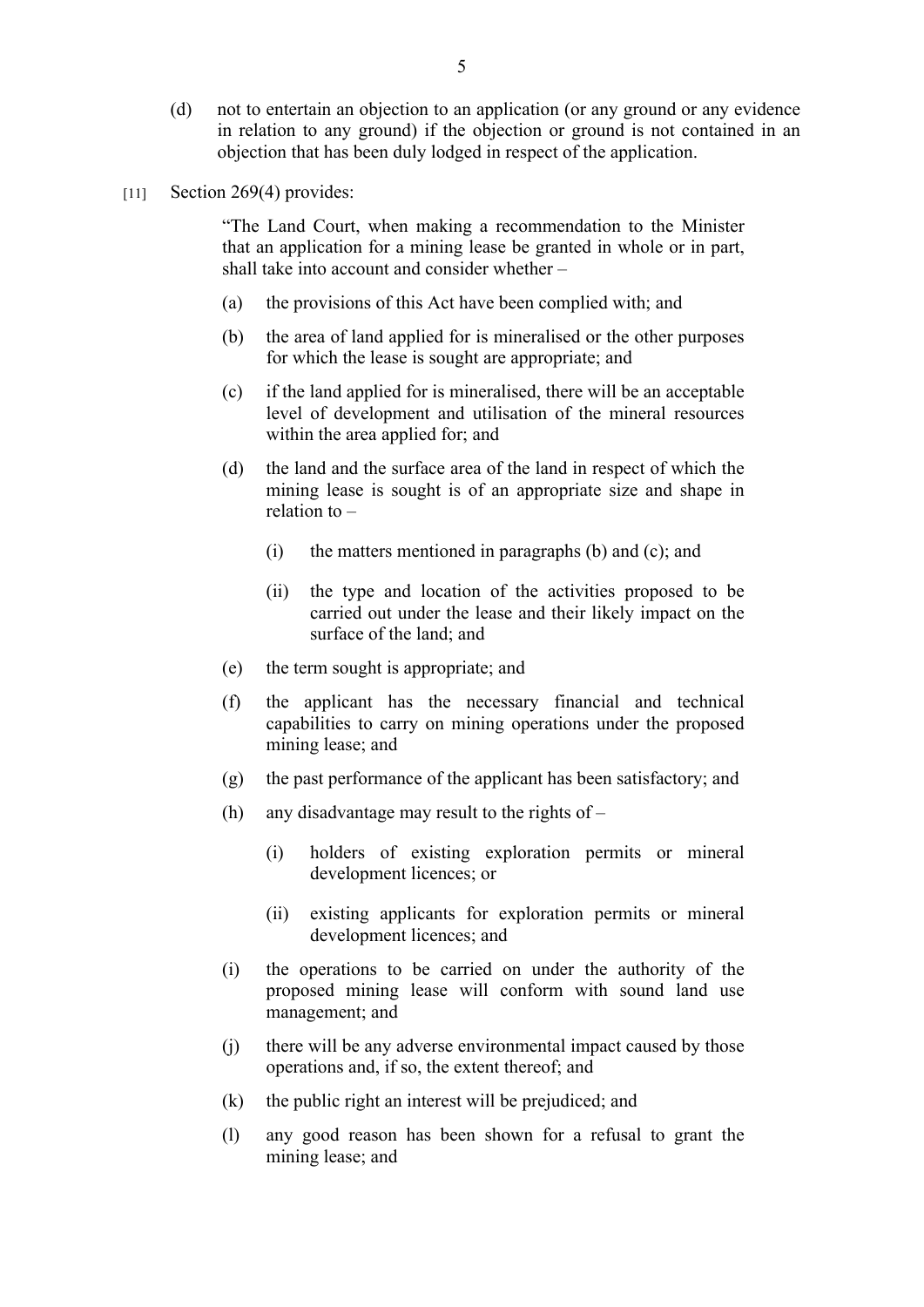(m) taking into consideration the current and prospective uses of that land, the proposed mining operation is an appropriate land  $use$ ."

However, it has been held that, subject to the Land Court's overriding obligation to exercise its power reasonably, the weight to be given to the various considerations it must take into account is a matter for the Land Court on the hearing.<sup>7</sup>

- [12] Thereafter, the Land Court is obliged to forward to the Minister the objections, the evidence adduced at the hearing and the Land Court's recommendation as to whether the application should be granted or rejected in whole or in part, or upon conditions.
- [13] Under s 271, in considering an application for the grant of a mining lease, the Minister must consider the Land Court recommendation and the matters mentioned in s 269(4).
- [14] Under s 271A, after having considered the matters prescribed by s 271, the Minister may decide to grant the applicant a mining lease for the whole or part of the land in the application, reject the application or refer the matter to the Land Court to conduct a hearing or further hearing.

## **Section 252A and Section 252B**

- [15] Sections 252A and 252B assume significance for the purpose of the Lonergans' first grounds to judicially review the recommendation to grant the mining lease.
- [16] As may be seen, s 252A is important in giving an "affected person" (such as an owner of the subject land) certain documents and information. Absent such a provision, it is possible to imagine a mining lease being granted over a person's land without their receiving notice of the application. Compliance with s 252A enables an affected person who has received the documents and information stated in s 252A(1), or a person who has read or heard of the newspaper publication required by s 252A(3), to object to the application, if so minded.
- [17] Section 252B requires the applicant for the proposed mining lease to give the chief executive a statutory declaration that the applicant has complied with s 252A. It facilitates compliance with s 252A, and allows authorities to proceed on the basis that affected persons have been given the required documents and information.

## "**252A Giving and publication of mining lease notice and other information**

- (1) The applicant for a proposed mining lease must give the following documents and information to each affected person—
	- (a) a copy of the mining lease notice;
	- (b) a copy of the application for the mining lease, other than any part of it—

<sup>7</sup> *New Acland* at [35]; *Coast and Country Association of Queensland Inc v Smith* [2016] QCA 242 at [46].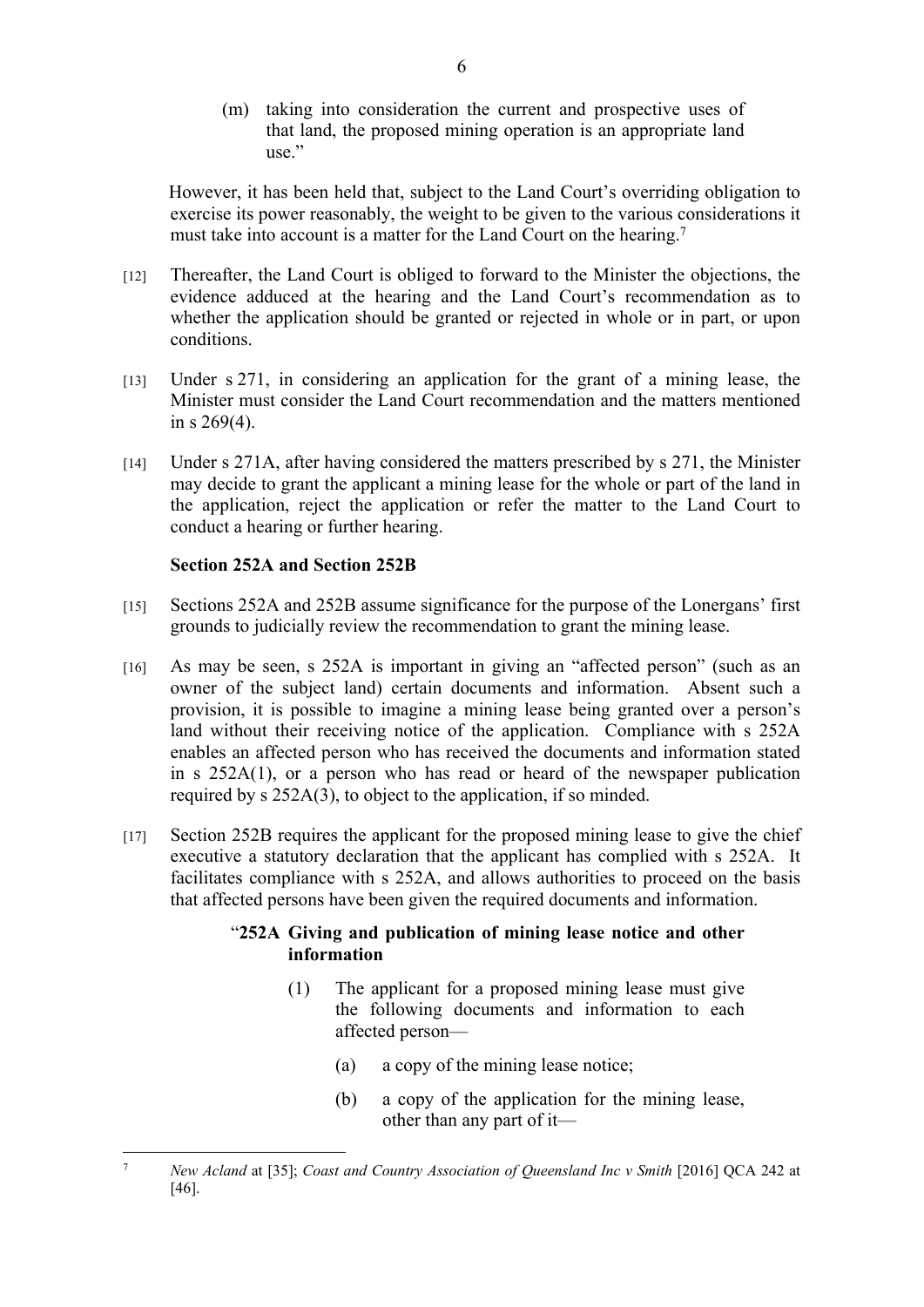- (i) that states the applicant's financial and technical resources; or
- (ii) the chief executive considers is commercial in confidence;
- (c) the documents and other information stated under section  $252(3)(c)$  in the mining lease notice.
- (2) The documents and other information mentioned in subsection (1) must be given within 5 business days after the mining lease notice is given to the applicant.
- (3) The applicant for a proposed mining lease must, in an approved newspaper circulating generally in the area of the subject land, publish—
	- (a) a copy of the mining lease notice; or
	- (b) if a map or sketch plan is to be included in the publication—
		- (i) a notice in the approved form about the mining lease notice; and
		- (ii) the map or sketch plan.
- (4) The publication must take place at least 15 business days before the last objection day.
- (5) The chief executive may decide an additional or substituted way, or a longer or shorter period, for the giving of the documents and other information mentioned in subsection (1) or the publication of the documents mentioned in subsection (3).
- (6) If the chief executive makes a decision under subsection (5)—
	- (a) the chief executive must give the applicant written notice of the decision no later than the giving of the mining lease notice to the applicant; and
	- (b) the applicant must comply with the decision instead of subsections (2) to (4).
- (7) In this section—

#### *adjoining land*—

- (a) means private land that adjoins—
	- (i) subject land; or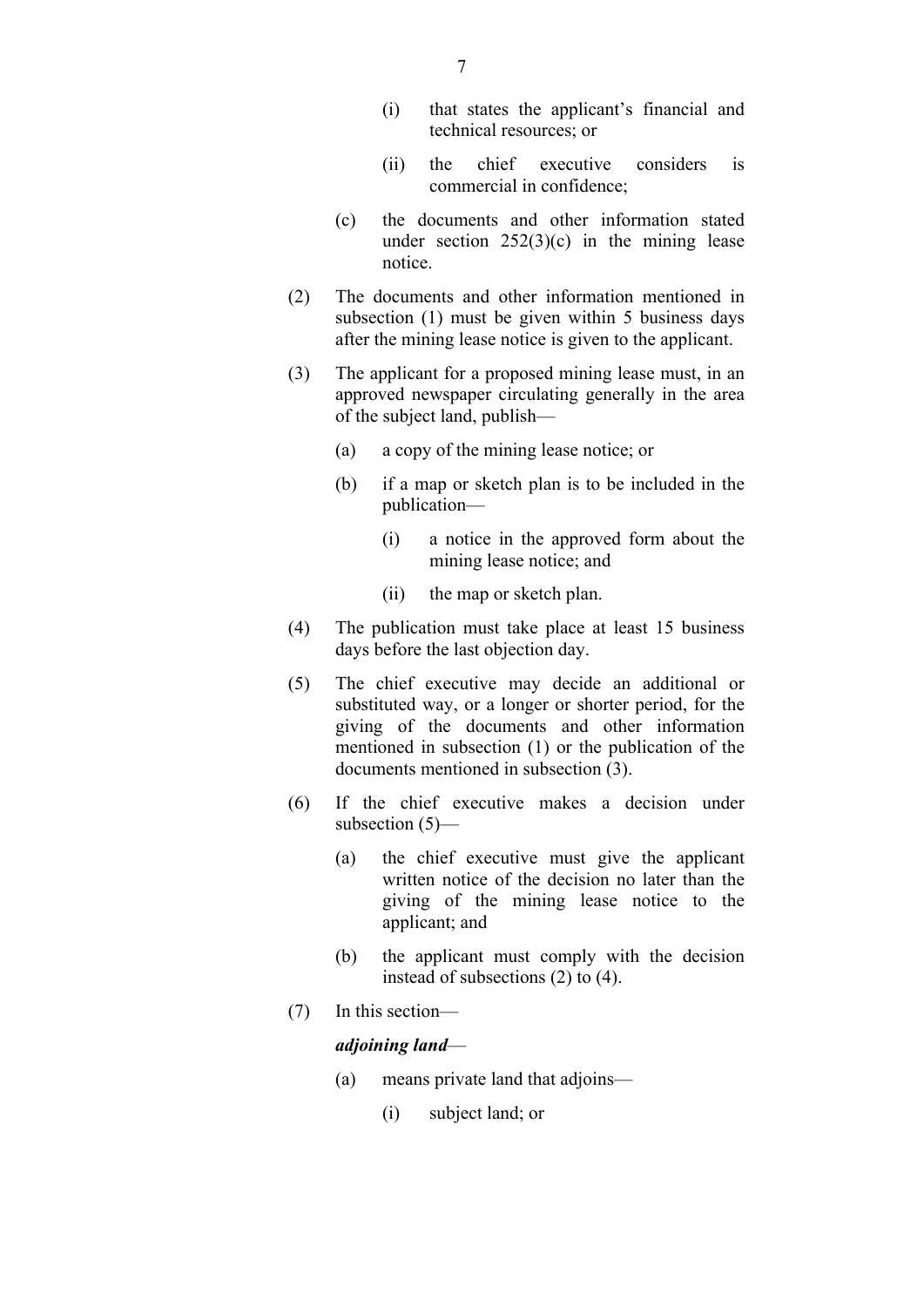- (ii) a lot, within the meaning of the *Land Act* 1994 or the *Land Title Act* 1994 that contains any part of subject land; and
- (b) includes land that would adjoin land mentioned in paragraph  $(a)(i)$  or  $(ii)$  if it were not separated by a road, watercourse, railway, stock route, reserve or drainage or other easement; and
- (c) does not include land only because it adjoins land necessary for—
	- (i) access to subject land; or
	- (ii) transporting things to subject land.

#### *affected person* means—

- (a) an owner of the subject land; or
- (b) an owner of land necessary for access to the subject land; or
- (c) an owner of adjoining land; or
- (d) the relevant local government; or
- (e) an entity that provides infrastructure wholly or partially on the subject land.

*approved newspaper* means a newspaper approved by the chief executive.

*infrastructure* means infrastructure relating to the transportation, movement, transmission or flow of anything, including, for example, goods, material, substances, matter, particles with or without charge, light, energy, information and anything generated or produced.

*subject land* means land the subject of the proposed mining lease.

#### **252B Declaration of compliance with obligations**

- (1) The applicant for a proposed mining lease must give the chief executive a statutory declaration that the applicant has complied with section 252A.
- (2) The declaration must be given within the later of the following periods to end—
	- (a) 5 business days after the last objection day for the application for the mining lease;
	- (b) if the chief executive at any time decides a longer period—the longer period.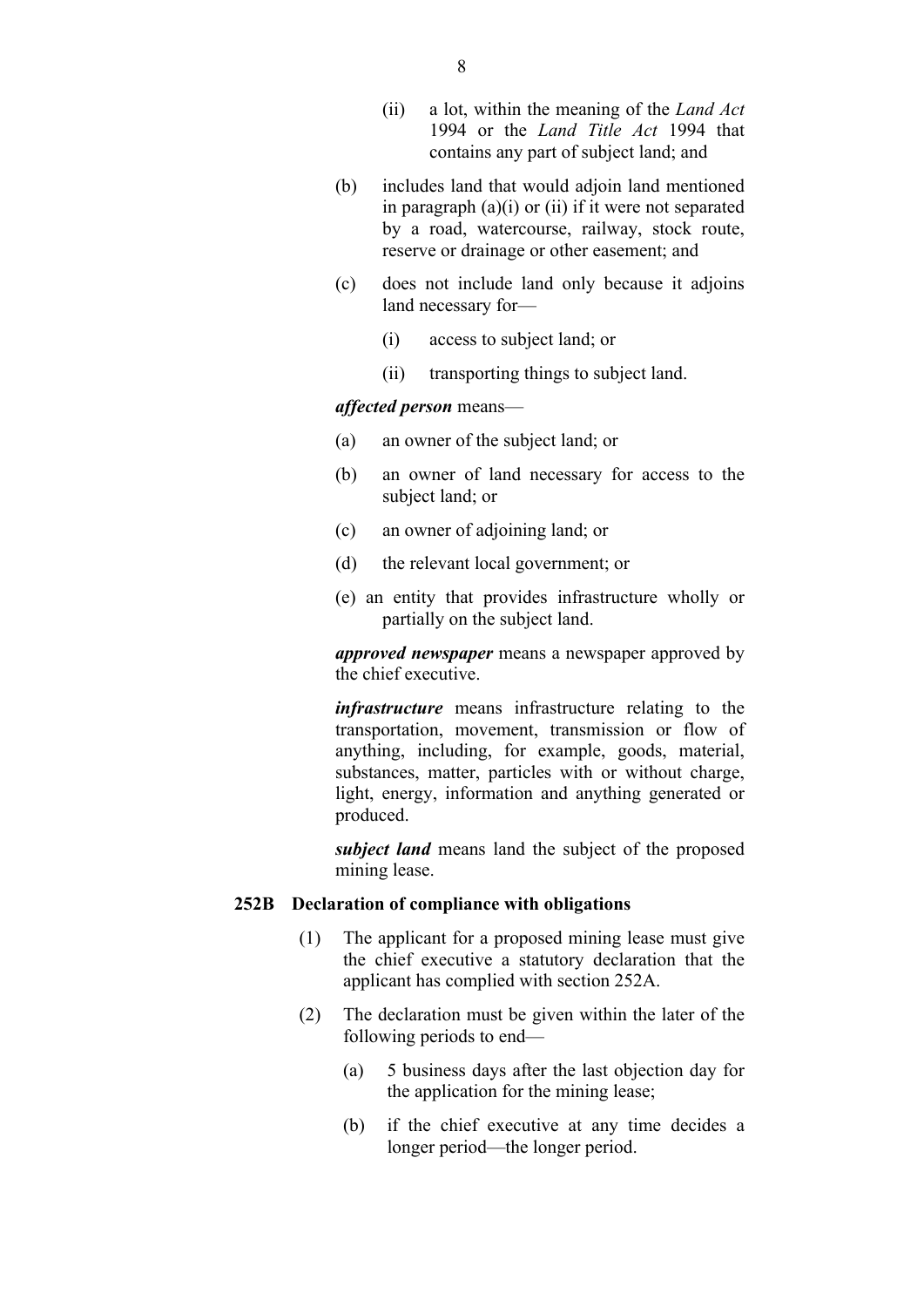- (3) If the chief executive considers the declaration given under subsection (2) may not identify each person to whom a document, information or notice must be given under section 252A, the chief executive may require the applicant to give the chief executive another declaration under subsection (1) within the period decided by the chief executive.
- (4) Until a declaration mentioned in subsection (2) or (3) is given—
	- (a) the Land Court must not make a final recommendation to the Minister about the application for the mining lease, other than a recommendation to reject the application; and
	- (b) the Land Court may refuse to hear any matter about the application."

#### **The Lonergans' objections**

- [18] The Lonergans' objections to the application for the mining lease were that:
	- "(a) The application does not comply with the provisions of the MRA.
	- (b) The proposed mining area is not mineralised.
	- (c) The proposed mining area is not of an appropriate size and shape.
	- (d) The proposed mining Applicant does not have the financial and technical capabilities to carry on mining operations.
	- (e) The Minister cannot be satisfied that the past performance of the Applicant has been satisfactory.
	- (f) The proposed mining activities do not conform with sound Land use management.
	- (g) The proposed mining activities will cause adverse environmental impact.
	- (h) The public right and interest will be prejudiced.
	- (i) There is a good reason for the refusal to grant the Mining Lease.
	- (j) The proposed mining activities are not an appropriate Land use taking into consideration the current and prospective uses of the Land."
- [19] The first ground of objection asserted respects in which Mr Skilton was alleged to have not complied with s 252A.
- $[20]$  The objection in  $(g)$  in respect of adverse environmental impact stated: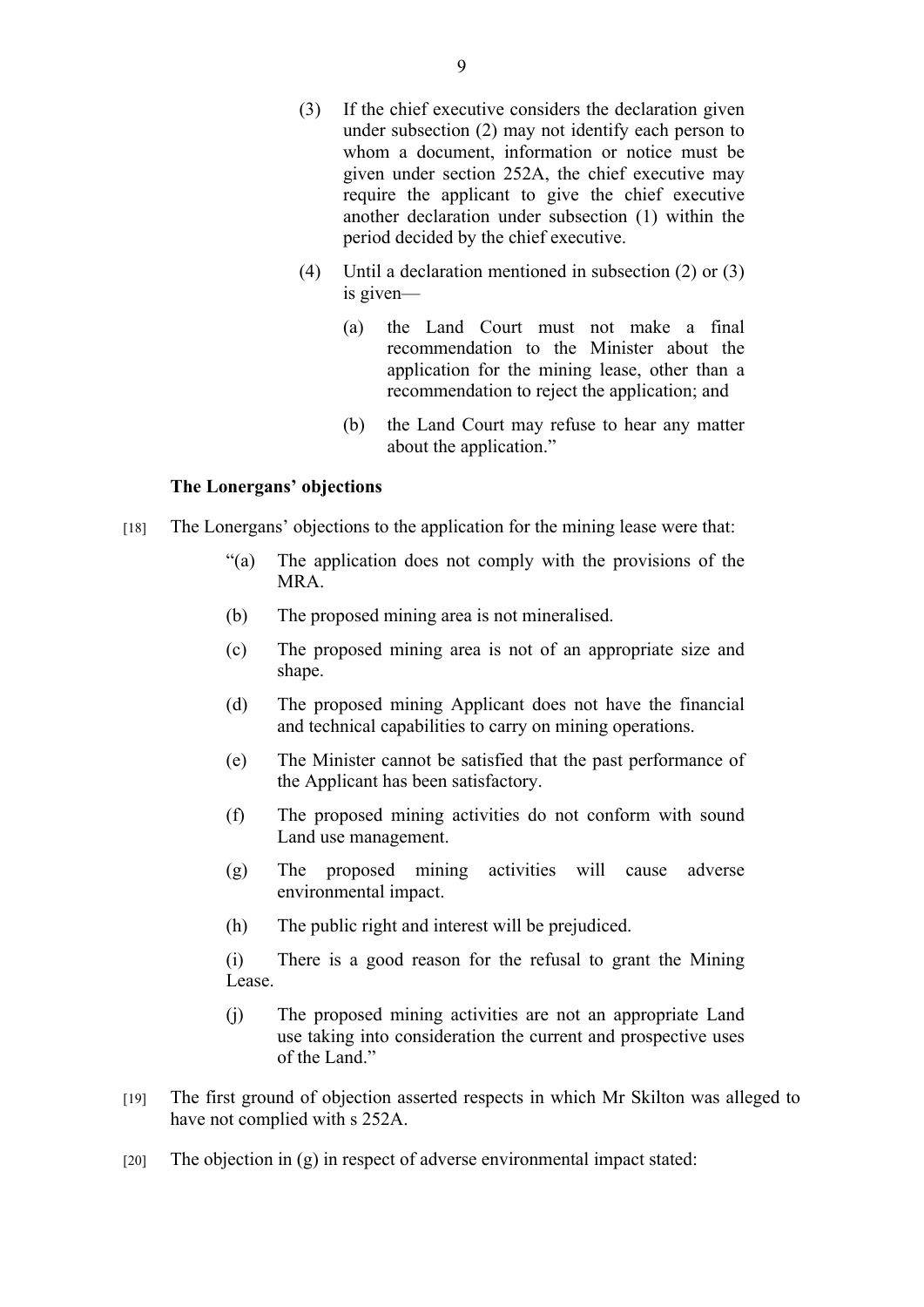- "(g) Section  $269(4)(i)$  The proposed mining activities will cause adverse environmental impact.
	- (i) It has not been sufficiently demonstrated that there will be no adverse environmental impact caused by the proposed activities. A copy of our Environmental Authority Application Objection is attached (AT-13).
	- (ii) The size of the lease area, the nature of the activities coupled with the related soil types and topography will make the avoidance of adverse environmental impacts impossible."
- [21] The attached Environmental Authority Application Objection was several pages long and dealt with a variety of matters, including the area of disturbance, financial assurance, erosion and sediment control, topsoils and overburden management, hazardous contaminants, roads and tracks, waste management and rehabilitation. One paragraph concerned nature conservation and stated:
	- "(f) Nature Conservation The application does not indicate a dedicated wash down area for entering the property, nor are weed control measures provided. The applicant has repeatedly failed to provide weed control certificates and follow wash down procedures under previous Mining Leases and Environmental Authorities held on the landholder's property (AT-11 and AT-12). The landholders are concerned about the dispersal of weeds on their commercial farming property and the applicant's history in not complying with existing Environmental Authorities makes it likely that he will not comply with a new Environmental Authority. The proposed lease area should also be fully fenced to protect local fauna and cattle from hazardous materials, machinery, vehicles and other introduced dangers."
- [22] As may be apparent from the Lonergans' approach to the matter, Mr Skilton's application for the mining lease and his application for an environmental authority proceeded in tandem. As was explained by an officer of the Department of Environment and Science in evidence in the Land Court, the subject application for an environmental authority for mineral activities is received by the Department of Natural Resources and Mining and forwarded to the Department of Environment and Science which assesses the application.
- [23] Mr Skilton provided a combined notice of his application for a mining lease under the *MRA* and his application for an environmental authority under the *EPA*. The document advised of the process for any person wishing to make an objection to the grant of the mining lease and/or a submission about the application for an environmental authority.
- [24] The fact that Mr Skilton had notified the Lonergans of his applications and provided them with certain documents and information is apparent from the fact that they objected and the terms of their objections.
- [25] The first objection taken in the mining lease objections, namely that provisions of the *MRA* in relation to the giving of the mining lease notice and other information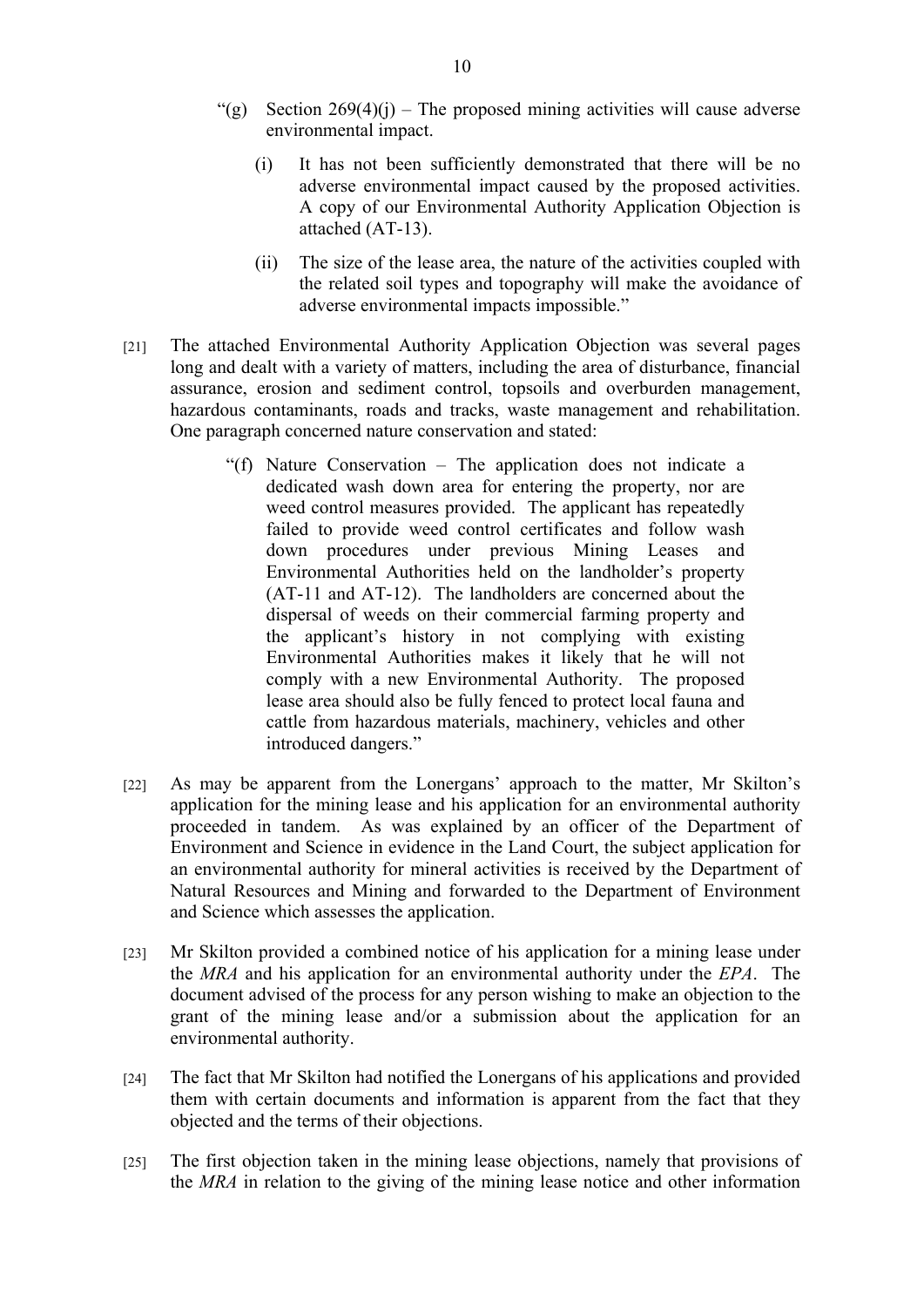were not complied with, was not raised at the hearing and was not developed in closing submissions. For example, compliance with s 252A was not raised in the cross examination of Mr Skilton or with any other witnesses. The Lonergans did not say in their evidence that they had not been given the documents and information required by s 252A.

- [26] The Lonergans' written closing submissions provided to the Land Court and to the other parties on 14 May 2019, some weeks after the hearing concluded on 4 April 2019, did not advance any objection about non-compliance with s 252A or s 252B.
- [27] Unsurprisingly in the circumstances, the Land Court in its decision stated the following in respect of the Lonergans' original objection that Mr Skilton had not complied with the provisions of the *MRA*:

"Although the Lonergans raised this as an issue in their objection to the grant of the mining lease, Mr Marland did not direct me to any specific evidence on the point and the Lonergans' submissions do not take the point."<sup>8</sup>

- [28] The further amended application for a statutory order of review does not raise in the relevant grounds of review (grounds 1, 2 and 3) that there was non-compliance with s 252A. Instead, it contends that there was non-compliance with the procedural requirements contained in s 252B, which concern the giving of a declaration by the applicant for a mining lease to the chief executive that the applicant has complied with s 252A.
- [29] Despite this, the Lonergans' written submissions assert that there was a failure to comply with the notice requirements under s 252A, and that the failure to comply with s 252A prevents the Land Court from making any recommendation to the Minister to grant a mining lease.

## **Compliance with s 252A**

- [30] For completeness I should deal with the Lonergans' contention that there was no factual basis upon which the Land Court could be satisfied that the requirements of s 252A had been complied with. In response to the Lonergans' original objections, Mr Skilton stated that he believed that he did supply all documents as required by s 252A, and addressed matters in connection with his pegging the area and lodging the application. As noted, no issue was raised at the hearing about compliance with s 252A, either in cross examination of Mr Skilton or in any oral evidence of the Lonergans about their not being given the documents and information required by s 252A. The matter was not raised in the Lonergans' closing submissions. I conclude that there was a basis upon which the Land Court could be satisfied that the requirements of s 252A had been complied with.
- [31] I note that the Land Court mentioned that:

"Filiz Tansley, the Manager (Assessment) Minerals of DES, was satisfied that Mr Skilton had complied with his obligations under the MRA when he submitted his application."<sup>9</sup>

<sup>8</sup> *Skilton v Lonergan & Ors* [2019] QLC 28 at [5].

<sup>9</sup> *Skilton v Lonergan & Ors* [2019] QLC 28 at [6].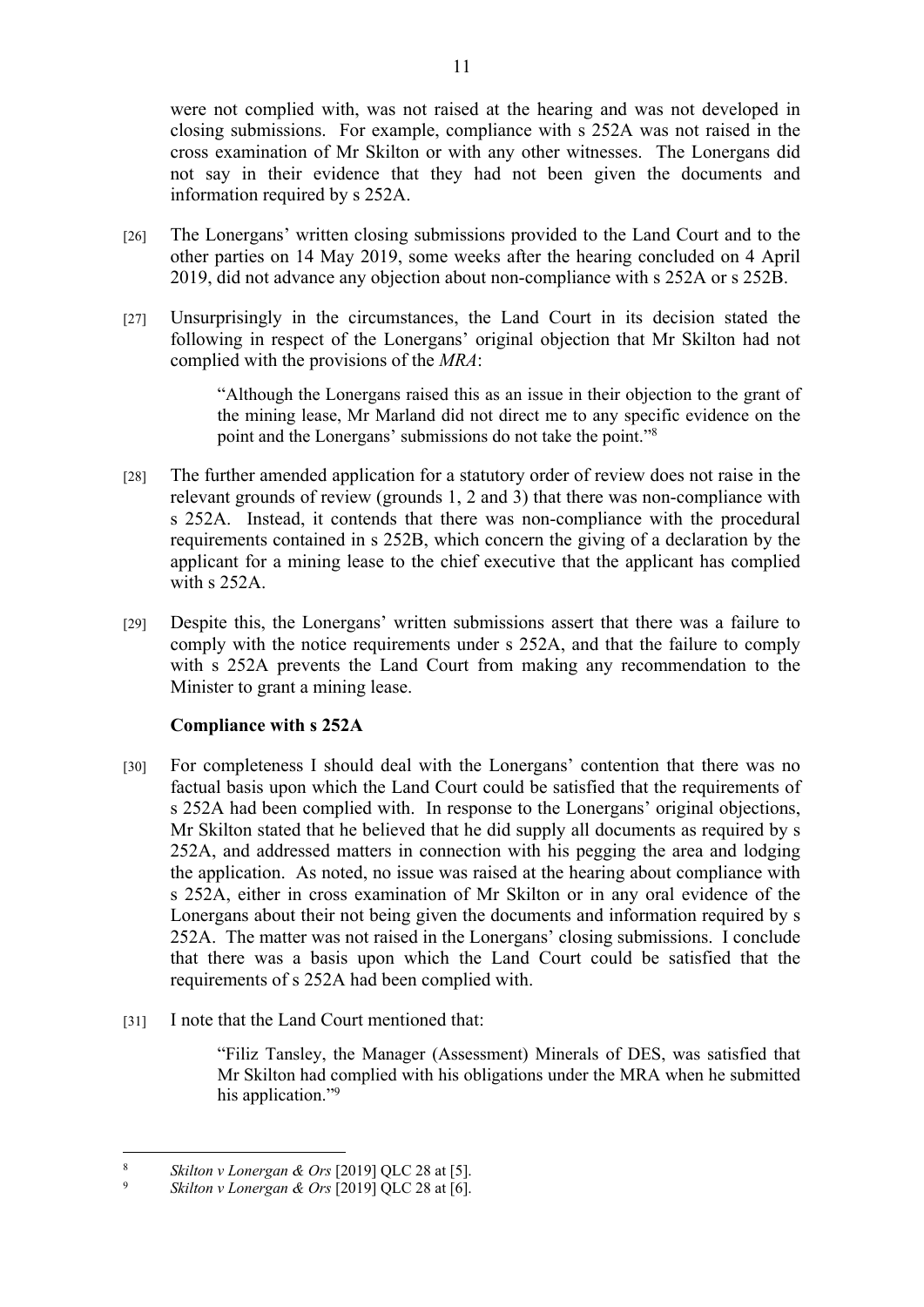and referenced in this regard paragraph 10 of Ms Tansley's affidavit, which in turn exhibited a statutory declaration by Mr Skilton of compliance with the public notice requirements for resource activities and other documents. The Lonergans submit that Ms Tansley's evidence was limited to compliance with the notice requirements of the *EPA*, not the *MRA*.

- [32] Three things that may be said about this. First, if this is so, then there was a slip in [6] of the Land Court's reasons and the reference to the *MRA* should have been to the *EPA*. Second, if the reference was intended to be to the *MRA*, and if paragraph 10 of Ms Tansley's affidavit was confined to compliance with the public notice requirements of the *EPA* and a declaration of compliance with the public notification requirements in ss 152 and 153 of the *EPA*, then the Land Court erred in relying on that declaration as evidence of compliance with the notice requirements under the *MRA*. However, such an error of fact is not a ground for judicial review. Also it is of no consequence for the purpose of judicial review because, in the absence of that declaration, there was a basis upon which the Land Court could be satisfied that the requirements of s 252A has been complied with. Third, the material exhibited to Ms Tansley's affidavit was not confined to compliance with the EPA. It included the application for the mining lease, the notice of mining lease under s 252 of the *MRA* and the form of notice which was given by Mr Skilton both under s 152 of the *EPA* and s 252A of the *MRA*. Incidentally, the form of declaration that Mr Skilton completed directed him to forward it to the Department of Natural Resources and Mines where there was a "Certificate of Public Notice" under the *MRA*. The material exhibited to Ms Tansley's affidavit, combined with the other evidence, tended to indicate that there had been compliance with the notice requirements of both s 152 of the *EPA* and s 252A of the *MRA*.
- [33] In summary, I do not accept the Lonergans' contention (as raised in their submissions but not in the application for judicial review) that there was no factual basis upon which the Land Court could be satisfied that the requirements of s 252A had been complied with.

## **The Lonergans' grounds of review concerning compliance with s 252B**

- [34] In their Statements of Facts, Issues and Contentions filed in the Land Court on 28 August 2018, the Lonergans raised no issue concerning compliance with s 252B. They reproduced, in the form of contentions, the objections made by them in their mining lease objections and in their Environment Authority objection.
- [35] As noted, Mr Skilton said that he supplied the documents required by the *MRA*. Mr Lonergan's statement of evidence conceded a number of matters in Mr Skilton's evidence and did not take any point about lack of notification. At the hearing before the Land Court the Lonergans did not take any point about compliance with s 252A or with s 252B. The closing submissions did not take any point in relation to compliance with either section. In particular, no point was taken that the Land Court could not make a final recommendation to the Minister to approve the application for a mining lease until a statutory declaration had been given by Mr Skilton to the chief executive under s 252B that he had complied with s 252A.
- [36] If the point had been taken at any stage before the Land Court then Mr Skilton might have addressed the point and given specific evidence that a declaration had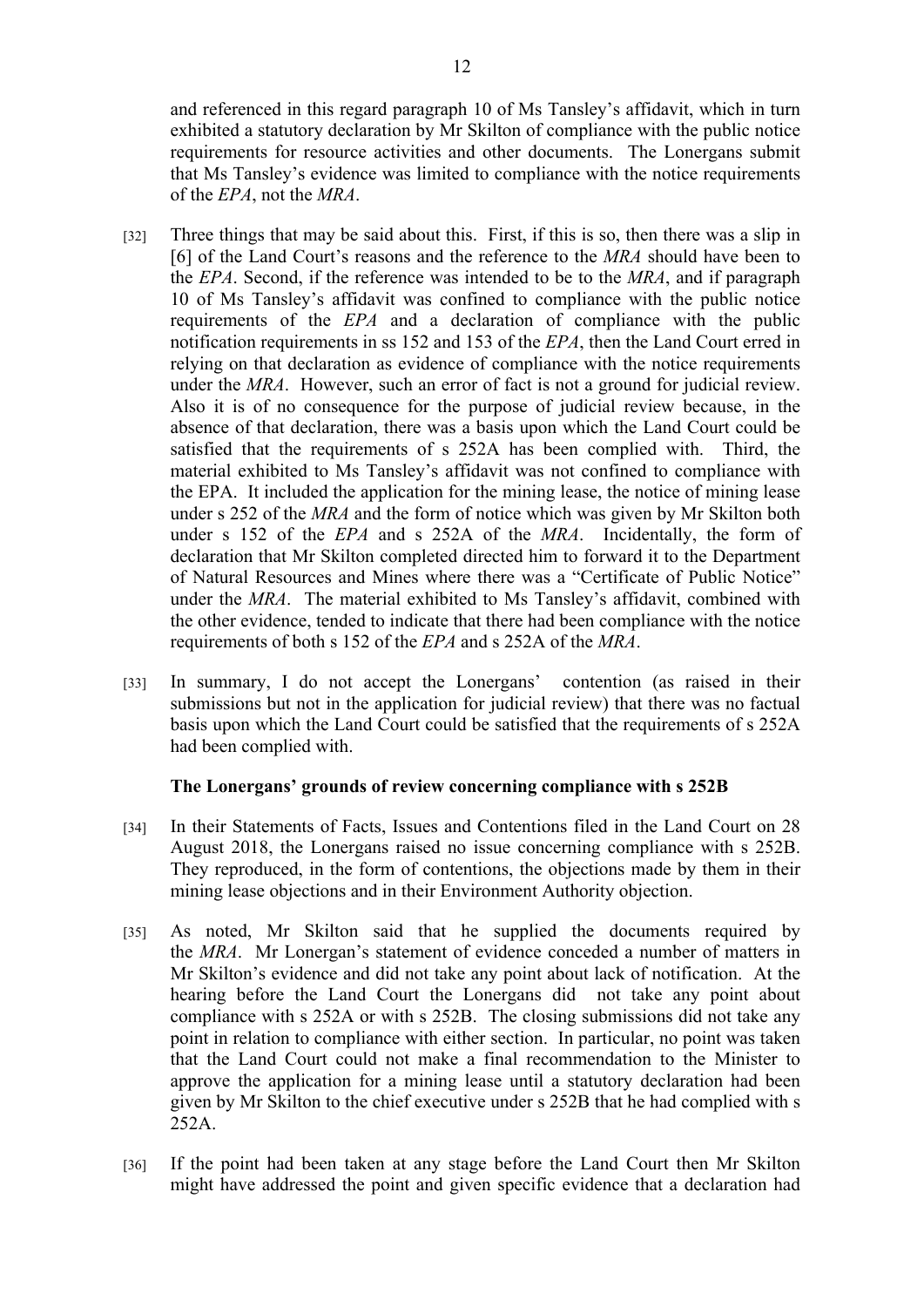been given to the chief executive, or sought further time from the chief executive under s 252B(2)(b) to give one.

- [37] The evidence is in an unsatisfactory state. In this proceeding the Lonergans do not prove that the declaration required by s 252B was not given. Mr Skilton does not clearly prove that it was. The evidence may suggest that it was, possibly in the form of a statutory declaration that was treated by Mr Skilton and the government departments that dealt with his applications as doubling as a declaration of his compliance with notice requirements under both Acts. However, the evidence is deficient as to whether a statutory declaration specifically directed to compliance with s 252A was given by Mr Skilton to the chief executive.
- [38] The Lonergans' grounds for judicial review are that:
	- (a) procedures required by law were not observed by the Land Court in that it failed to consider whether the procedural requirements in s 252B(4) had in fact been satisfied (ground 1);
	- (b) the decision was not authorised by the *MRA* because the Land Court was not satisfied on the evidence before it that the declaration required by s 252B had in fact been given and there was no evidence before the Land Court that the declaration was in fact given (ground 2); and
	- (c) there was no evidence or other material from which the Member could be reasonably satisfied that the declaration required by s 252B had in fact been given (ground 3).
- [39] Their grounds of review concern non-compliance with s 252B, whereas their written submissions concern non-compliance with s 252A. They submit that compliance with s 252A was "a jurisdictional fact that had to be considered before any further steps could be taken in relation to the application for the mining lease". Particular reliance is placed upon the decision of the High Court in *Forrest & Forrest Pty Ltd v Wilson*<sup>10</sup> that when a statute that provides for the disposition of interests in the resources of a State "prescribes a mode of exercise of the statutory power, that mode must be followed and observed", and that a grant will be effective if the regime is complied with, but not otherwise. The Lonergans submit that there was no basis upon which the Member could be satisfied that the requirements of s 252A of the *MRA* had been complied with and that compliance with s 252A was a "jurisdictional fact".
- [40] In oral submissions the point was developed that compliance with s 252A was a "jurisdictional requirement" that had to be established to the satisfaction of the Land Court. The importance of compliance with s 252A was said to be reflected in the requirement in s 252B(4) that until the declaration is given, the Land Court must not make a final recommendation to the Minister about the application for the mining lease, other than a recommendation to reject the application.
- [41] Because Mr Skilton was self-represented and not in a position to assist the Court on these issues of law, counsel for the third respondent assisted the Court with submissions about the statutory context, the decision in *Forrest & Forrest* and cases which have considered it. The cases were submitted to reveal that a close

<sup>10</sup> (2017) 262 CLR 510 at 528 [63] – 529 [64] ("*Forrest & Forrest*").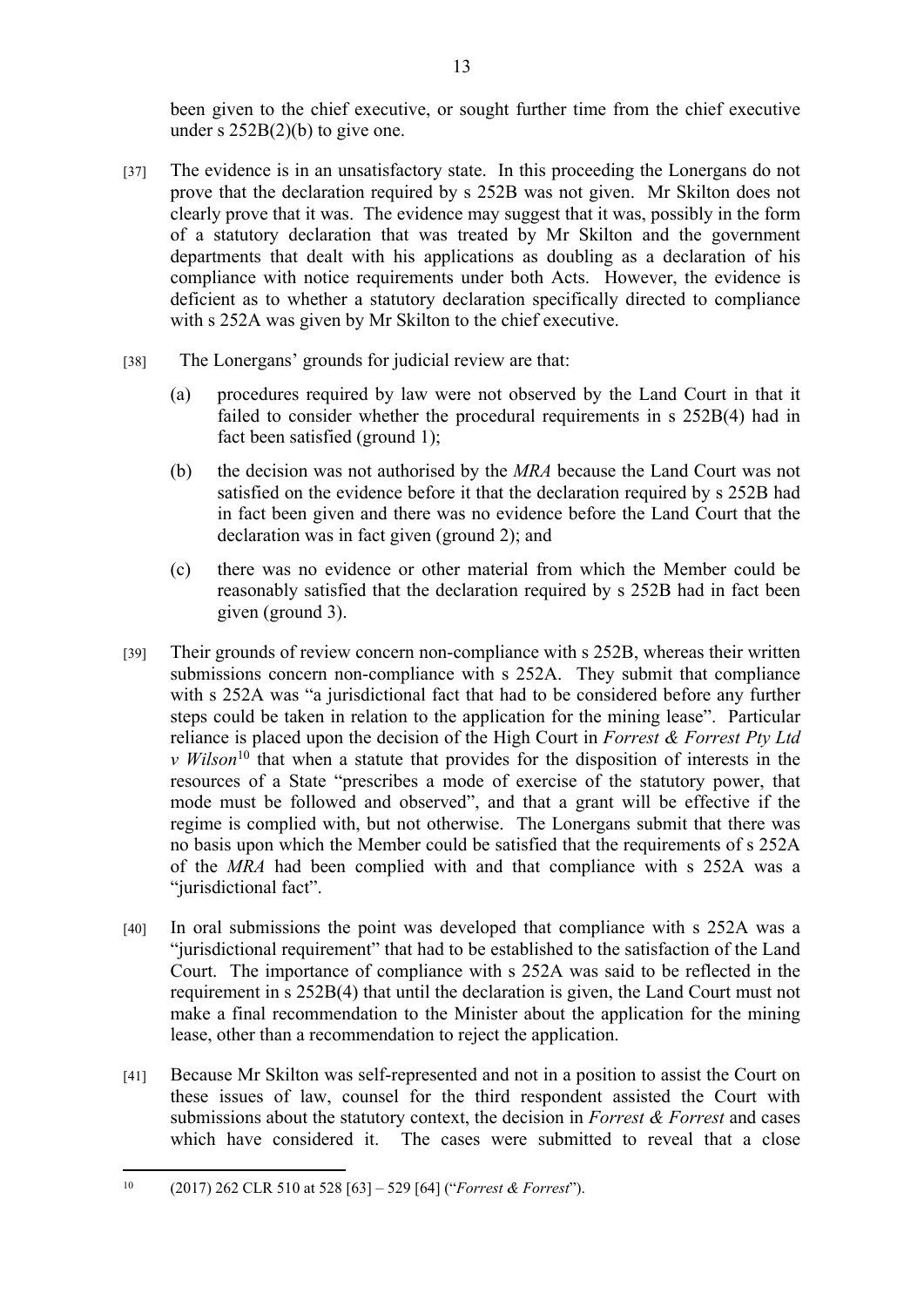consideration of the language of the Act, in context, was required to determine whether the relevant provision has the "rule-like quality" possessed by the provisions that were applied in *Forrest & Forrest*.

- [42] The Lonergans' submissions, both written and oral, raise two issues:
	- 1. Is compliance with s 252A a "jurisdictional fact", such that a recommendation to grant a mining lease will be ineffective unless s 252A is complied with?
	- 2. Is compliance with s 252B a "jurisdictional fact", such that a recommendation to grant a mining lease will be ineffective unless s 252B is complied with?

Each question requires close consideration of the language of the relevant provision in context, including the legislation's objects and purpose.<sup>11</sup> Therefore, the same answer will not necessarily be given to both questions.

[43] The test is to ask whether it was a purpose of the legislation that an act done in breach of a provision should be invalid. In determining that question, a necessary inquiry is whether the statutory purpose would or would not be advanced by holding an exercise of decision-making power affected by a breach to be invalid.<sup>12</sup>

# *Forrest & Forrest*

- [44] *Forrest & Forrest* concerned non-compliance with s 74(1)(ca)(ii) of the *Mining Act*  1978 (WA) which required an application for a mining lease to be accompanied by a "mineralisation report" prepared by a qualified person. The High Court emphasised the central place of a mineralisation report in the statutory scheme. The Director, Geological Survey, had neither an obligation nor a power to provide a report to the Minister if an application for a mining lease was not accompanied by a mineralisation report.<sup>13</sup> In that case a warden issued a report holding that he had jurisdiction, notwithstanding that the application was not accompanied by a mineralisation report, and made a recommendation to the Minister that the application should be granted. An application was made to quash the warden's report and recommendation.
- [45] The High Court ruled that compliance with s  $74(1)(ca)(ii)$  was an essential preliminary to the exercise of the power conferred upon the Minister to grant a mining lease. The Court emphasised the importance of legislation which prescribes a mode of exercise of the statutory power which grants exclusive rights to exploit the resources of the State.<sup>14</sup> This supported parliamentary control of the disposition of lands held by the Crown in right of the State. It also recognised that the public interest "is not well served by allowing non-compliance with a legislative regime to be overlooked or excused by the officers of the executive government charged with its administration".<sup>15</sup> The Court observed that to permit such a state of affairs "might imperil the honest and efficient enforcement of the statutory regime, by

<sup>11</sup> *Roads and Maritime Services v Desane Properties Pty Ltd* (2018) 98 NSWLR 820 at 860 [204] ("*Roads and Maritime Services*").

<sup>12</sup> *Forrest & Forrest* at 534 [83], citing *Project Blue Sky Inc v Australian Broadcasting Authority* (1998) 194 CLR 355 at 390-391 [93] ("*Project Blue Sky*").

<sup>13</sup> *Forrest & Forrest* at 518 [18].

<sup>&</sup>lt;sup>14</sup> At 529 [64].<br><sup>15</sup> At 529 [65]

At 529 [65].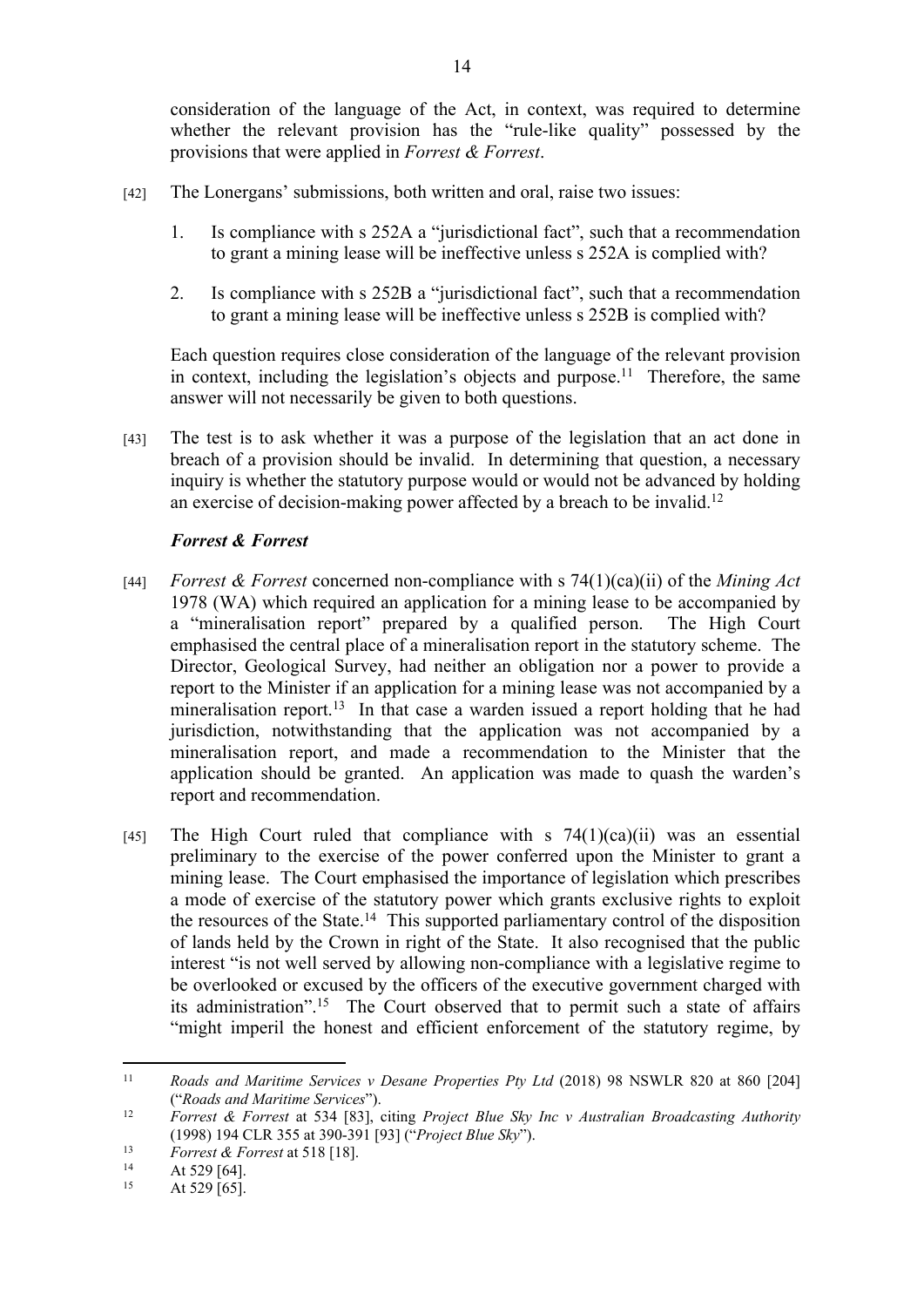allowing scope for dealings between miners and officers of the executive government in relation to the relaxation of the requirements of the legislation".<sup>16</sup>

- [46] Attention to the language of the statute showed that the Director, Geological Survey was obliged to provide a s 74A report based upon a mineralisation report that accompanied the relevant application, not some other mineralisation report provided at some unspecified other time.<sup>17</sup> This conclusion about the construction of the Western Australian legislation was informed by an understanding of the objects of the Act. Compliance with the requirement to accompany an application for a mining lease with a mineralisation report was "apt to reduce the administrative burden upon the Department".<sup>18</sup> Insistence upon a mineralisation report as an accompaniment to the application also served the purpose of ensuring "that owners and occupiers of subject land were not troubled unnecessarily or prematurely by half-baked proposals".<sup>19</sup> Requiring compliance with the provision for a mineralisation report to accompany an application would avoid disadvantage to miners in competition for access to the same resources.<sup>20</sup> Compliance with the regime was necessary to prevent "land-banking" by holders of existing licences who had not yet encountered a specific geological foundation for lodgement of a mineralisation report.<sup>21</sup>
- [47] *Forrest & Forrest* provides authoritative guidance as to the relevant test in the context of a statutory regime for the granting of a mining lease. It also shows that close consideration is required of the particular provisions, their purpose and the consequences of non-compliance with them. In undertaking that exercise in *Forrest & Forrest*, the High Court identified that the statutory regime was built on the foundation that an application for a mining lease be accompanied by a mineralisation report.<sup>22</sup>
- [48] Other authorities, including intermediate courts of appeal, have considered *Forrest & Forrest* in different contexts including legislation governing the compulsory acquisition of land<sup>23</sup> and native title legislation.<sup>24</sup> The Full Court of the Federal Court in *BHP Billiton Nickel*<sup>25</sup> indicated that it was necessary to not focus on certain statements in *Forrest & Forrest* in isolation. I adopt that approach. *Forrest & Forrest* is not authority for the general proposition that non-compliance with any provision in legislation governing the granting of a mining lease spells invalidity for the grant. Instead, it requires a close consideration of the language of the relevant provision, in context, including its objects and purpose. This includes consideration of the consequences of non-compliance on the administration of the Act and the interests of other parties. Having had regard to the language of the relevant

 $\frac{21}{22}$  Ibid.

 $16$  At 529-530 [65].

 $17$  At 531 [71].

 $18$  At 535 [85].

 $19$  At 535 [86].

 $20$  At 536 [89].

<sup>22</sup> *Roads and Maritime Services* at 858 [201].

<sup>23</sup> *Roads and Maritime Services*.

<sup>24</sup> *BHP Billiton Nickel West Pty Ltd v KN (Deceased) and Others* (2018) 258 FCR 521. An appeal to the High Court was allowed on other grounds: *KN (deceased) and others (Tjiwarl and Tjiwarl #2) v Western Australia* [2019] HCA 12.

<sup>&</sup>lt;sup>25</sup> At 533-534 [44].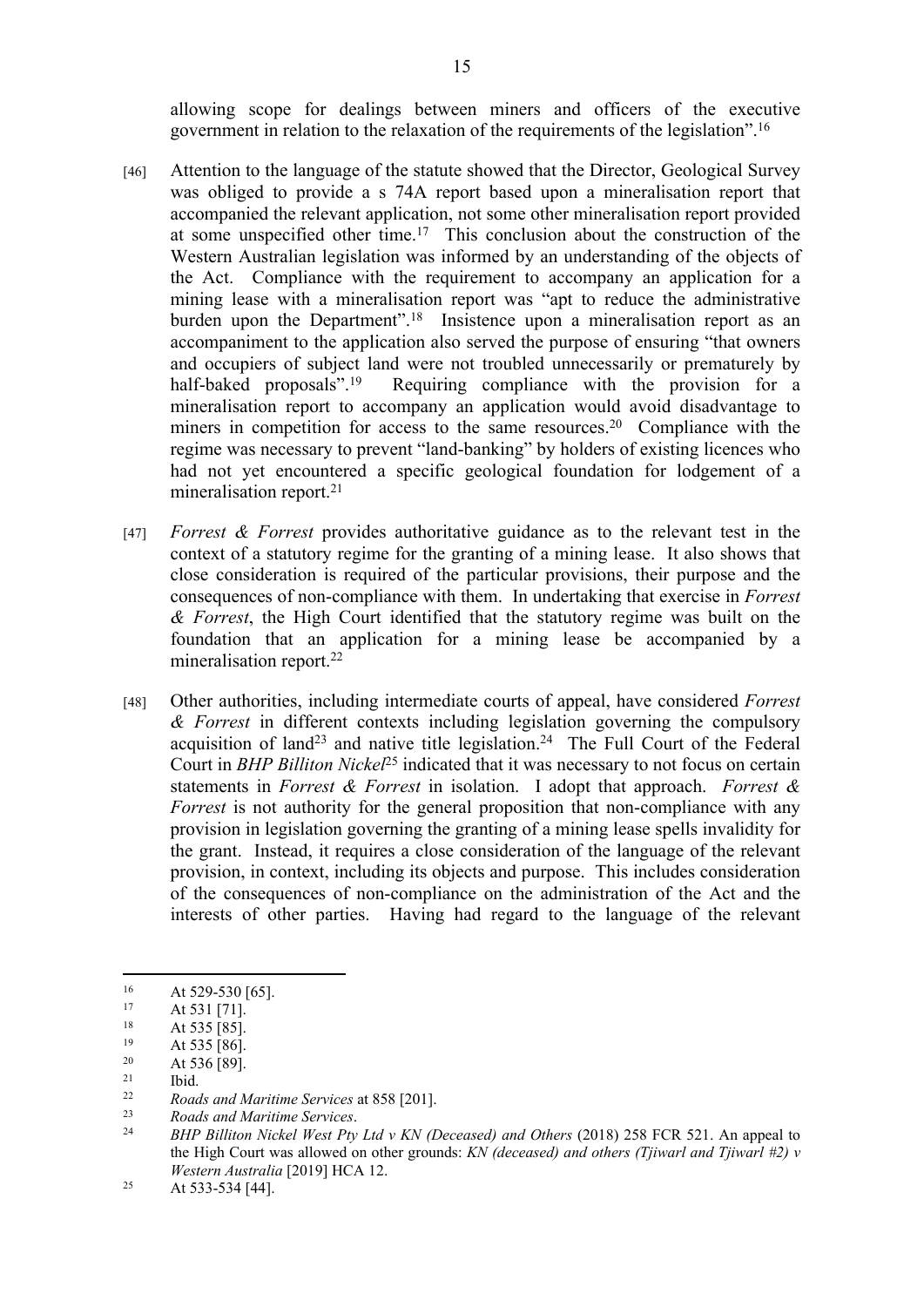provision and its purpose, the ultimate question is whether it was a purpose of the legislation that an act done in breach of a provision should be invalid.

#### **Is compliance with s 252A a "jurisdictional fact"?**

- [49] The present context of compliance with s 252A relates to the jurisdiction of the Land Court to make a recommendation to the Minister to grant a mining lease in circumstances in which the Lonergans argue that the material before the Court did not establish that the requirements of s 252A had been complied with.
- [50] A substantial argument may be made that the purpose of the statutory scheme would be advanced by holding that an exercise of decision-making power by the Land Court affected by a failure to comply with s 252A is invalid. While in a different statutory context to the statutory context of the mineralisation report considered in *Forrest & Forrest*, similar arguments exist to the effect that the public interest is not served by allowing non-compliance with a legislative regime that requires certain documents and information to be given to an affected person and that the provision of the informed views of those who object to an application is apt to improve the quality of decision-making by those charged with the administration of the Act.
- [51] A competing argument is that the requirements in s 252A of the *MRA*, or at least some of them, are not as foundational as the mineralisation report considered in *Forrest & Forrest.* In that context, the regime established by the legislation which required an application to be accompanied by a mineralisation report was necessary to prevent "land-banking". Close consideration of the language and the purposes of those provisions led to the conclusion that the warden did not have jurisdiction to hear the relevant application.
- [52] It is unnecessary to resolve this issue for two reasons. First, the application for judicial review concerns non-compliance with s 252B, not s 252A. Second, even if the Lonergans' application for a statutory order of review had relied upon noncompliance with s 252A, the material before the Land Court and also before this Court allows the conclusion to be reached that s 252A was complied with.

## **Is compliance with s 252B a "jurisdictional fact"?**

- [53] Close consideration is required of the purpose of the relevant provision. Section 252B facilitates proof of compliance with s 252A. Section 252A is an important provision requiring an applicant for a proposed mining lease to give affected persons certain documents and information and to publish certain documents in an approved newspaper circulating generally in the area of the subject land. Requiring an applicant for a mining lease to provide a statutory declaration to the chief executive helps ensure compliance with s 252A.
- [54] While both s 252A and s 252B might be characterised as "procedural", s 252A imposes important requirements which serve the public interest, protect the interests of affected parties and initiate a process in a statutory regime by which the State may grant exclusive rights to exploit the resources of the State. Section 252A imposes important requirements for the giving and publication of a mining lease notice and other information. Section 252B facilitates proof of compliance with s 252A.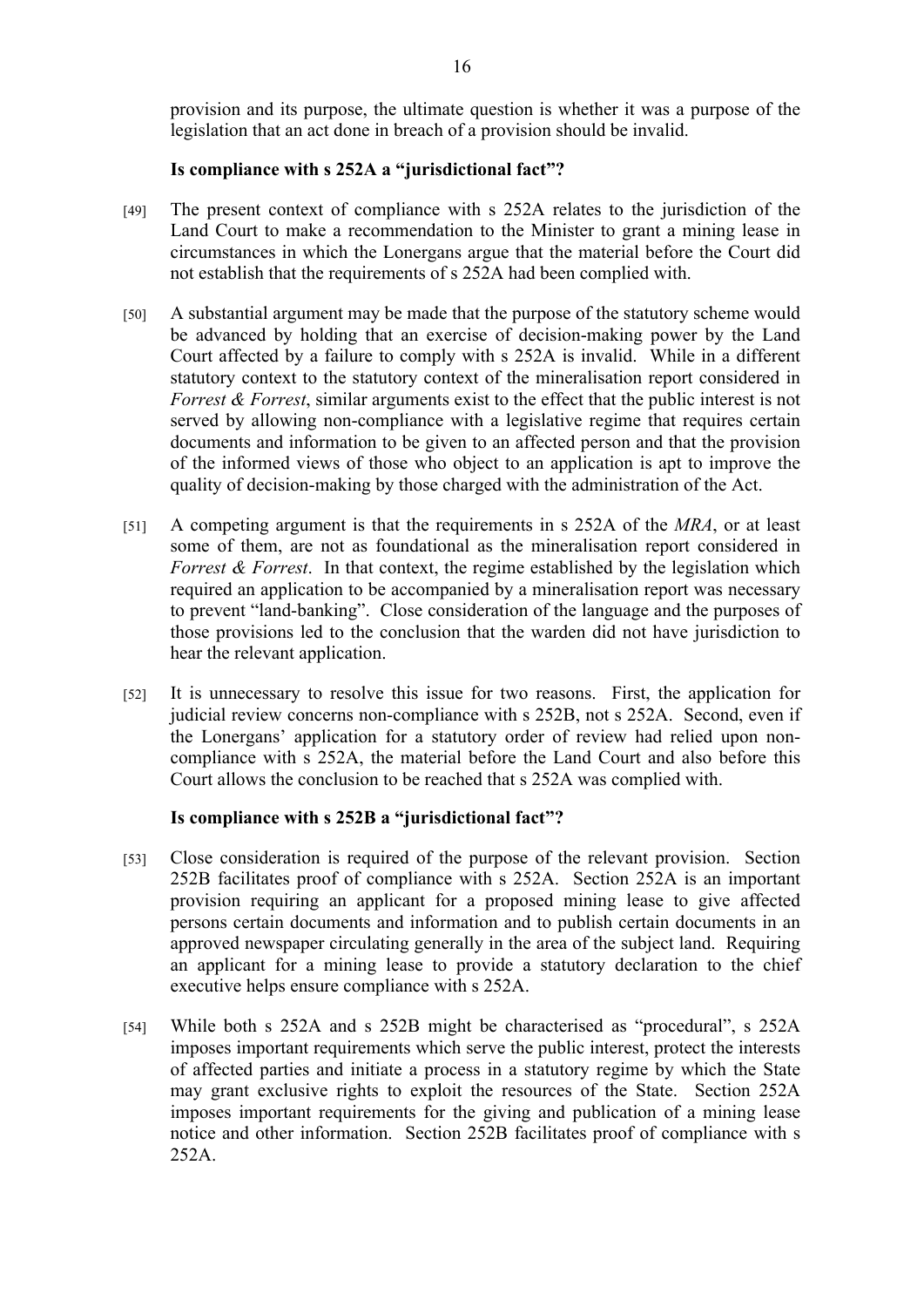- [55] Analogies may be unhelpful. However, in the context of a question about the jurisdiction of a court, the requirement to give documents and information to affected persons has an analogy with service of proceedings in a civil case. In that context, service of proceedings upon a defendant is ordinarily an essential requirement for the Court to exercise jurisdiction over the defendant. Proof of service may be required in certain situations, for example, where the defendant does not appear. Service may be proven by a particular means, such as an affidavit of service. However, where service is proven by other means the absence of an affidavit of service does not deprive the Court of jurisdiction.
- [56] The present issue, in effect, is whether the absence of a declaration of compliance under s 252B necessarily deprives the Land Court of jurisdiction to make a final recommendation to the Minister. Was it a purpose of s 252B that absent proof of a declaration under s 252B having been given, a recommendation of the Land Court is invalid?
- [57] In my opinion, it was not. The better view is that the absence of a declaration does not necessarily deprive the Land Court of jurisdiction to recommend the granting of a mining lease. It would be an odd and apparently unintended consequence for this to be the result in a case in which there was no dispute that there had been compliance with s 252A. It would be an odd result if a proceeding in the Land Court, having been conducted by the parties on the basis that there had been compliance with s 252A, and in which there had in fact been compliance with s 252A, was declared invalid, along with the recommendation made at the end of that proceeding, because of a lack of evidence that a statutory declaration had been given that the applicant had complied with s 252A.
- [58] This view does not make light of the requirement in s 252B in the context of a regime by which the State may grant exclusive rights to exploit the resources of the State. It attempts to interpret s 252B in its statutory context and have regard to its apparent purpose of facilitating proof of compliance with s 252A and ensuring compliance with s 252A. Section 252B is a procedural requirement in aid of compliance with s 252A. If it be assumed for the purpose of argument that compliance with s 252A is a "jurisdictional fact" and an essential prerequisite for the granting of a mining lease, then s 252B stands in a different category. Noncompliance with s 252B does not necessarily spell invalidity of a recommendation to grant a mining lease or a subsequent grant of a mining lease.
- [59] The Lonergans understandably place reliance upon the language of s 252B(4)(a) that until a declaration is given the Land Court "must not make a final recommendation to the Minister …". However, in determining whether departure from a statutory requirement renders an act invalid, the Court is required to apply the test in *Project Blue Sky*, <sup>26</sup> as followed in *Forrest & Forrest*. <sup>27</sup> In applying that test in a wide variety of statutory contexts, courts consider legislation which imposes requirements, often in emphatic terms. The issue is not whether the requirement exists, but whether non-compliance with it spells invalidity. The use of

 $26$  At 390 [93].<br>27 At 534 [83]

At 534 [83].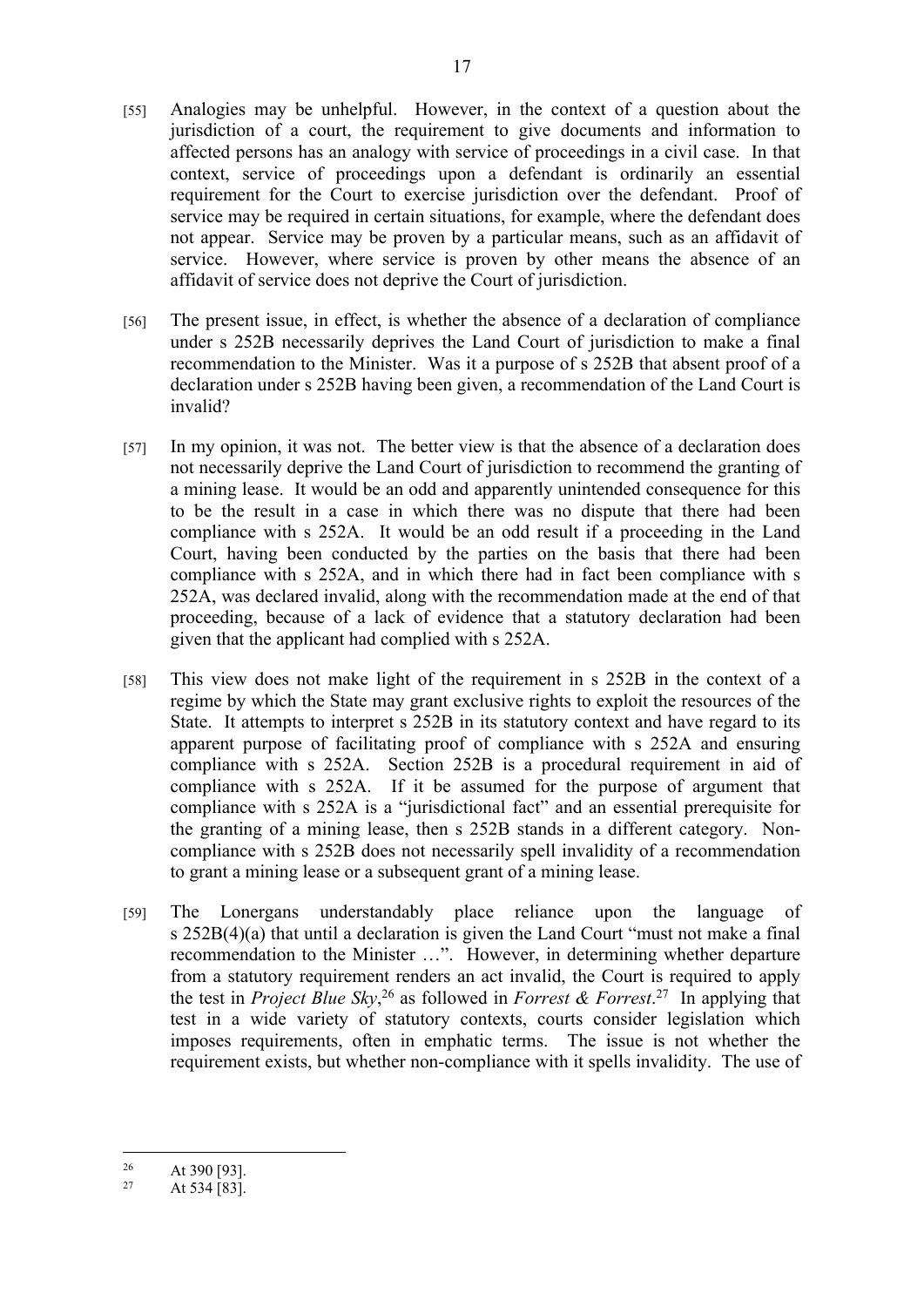imperative language in the form of "must" is instructive. However, it is "merely the beginning of the task of construction and not determinative".<sup>28</sup>

- [60] An apparent purpose of s 252B(4) is to avoid the administrative cost and consequences of the Land Court proceeding to make a recommendation, only to later find out that there had been non-compliance with s 252A, for example, because only some affected persons had been provided with the notice and information required by s 252A. It may avoid in such a case the Land Court having to restart proceedings with a new set of objectors who were not initially given notice of the application for a mining lease.
- [61] In short, s 252B is essentially procedural and facilitates proof of compliance with s 252A. In a case in which no issue exists at the conclusion of a hearing that s 252A has been complied with, or in a case in which compliance with s 252A is in contest and compliance is proved by satisfactory evidence, the absence of a declaration under s 252B should not spell invalidity for a recommendation made by the Land Court.
- [62] Compliance with a procedural provision such as s 252B is important in proving compliance with s 252A. However, compliance with s 252A can be proved in other ways. It would be an odd and apparently unintended result if a recommendation of the Land Court to grant a mining lease was declared invalid due to non-compliance with s 252B when it was proven before the Land Court that there had in fact been compliance with s 252A. It is difficult to suppose that the Parliament intended such an outcome. The setting aside of the Land Court's recommendation, with possible implications for the mining lease granted as a result of it, is unlikely to have been intended in a case in which, for example, s 252A was complied with but, through oversight, the applicant before the Land Court neglected to prove that a statutory declaration was given to the chief executive.
- [63] In summary, the purpose of s 252B is to facilitate proof of compliance with s 252A, and also to help ensure compliance with s 252A. The purpose of the provision is not to render a recommendation invalid where compliance with s 252A is otherwise proved. I am not persuaded that the purpose of the legislation was that the Land Court lacked jurisdiction or was deprived of jurisdiction in a case in which there was insufficient proof that a declaration required by s 252B was given, but in which there was other evidence that the applicant had complied with s 252A and, at the conclusion of the hearing before the Land Court, compliance with s 252A was not an issue.
- [64] Accordingly, I conclude that compliance with s 252B is not a "jurisdictional fact" such that a recommendation to grant a mining lease will be invalid unless s 252B was complied with.

# **Other matters**

[65] Had I reached the conclusion that compliance with s 252B was a "jurisdictional fact", then the fact that the Lonergans did not take any point before the Land Court about compliance with s 252B would not have been a sufficient basis to deny them

<sup>28</sup> *Road and Maritime Services* at 856 [191] citing *Master Education Services Pty Ltd v Ketchell* (2008) 236 CLR 101 at 112 [26].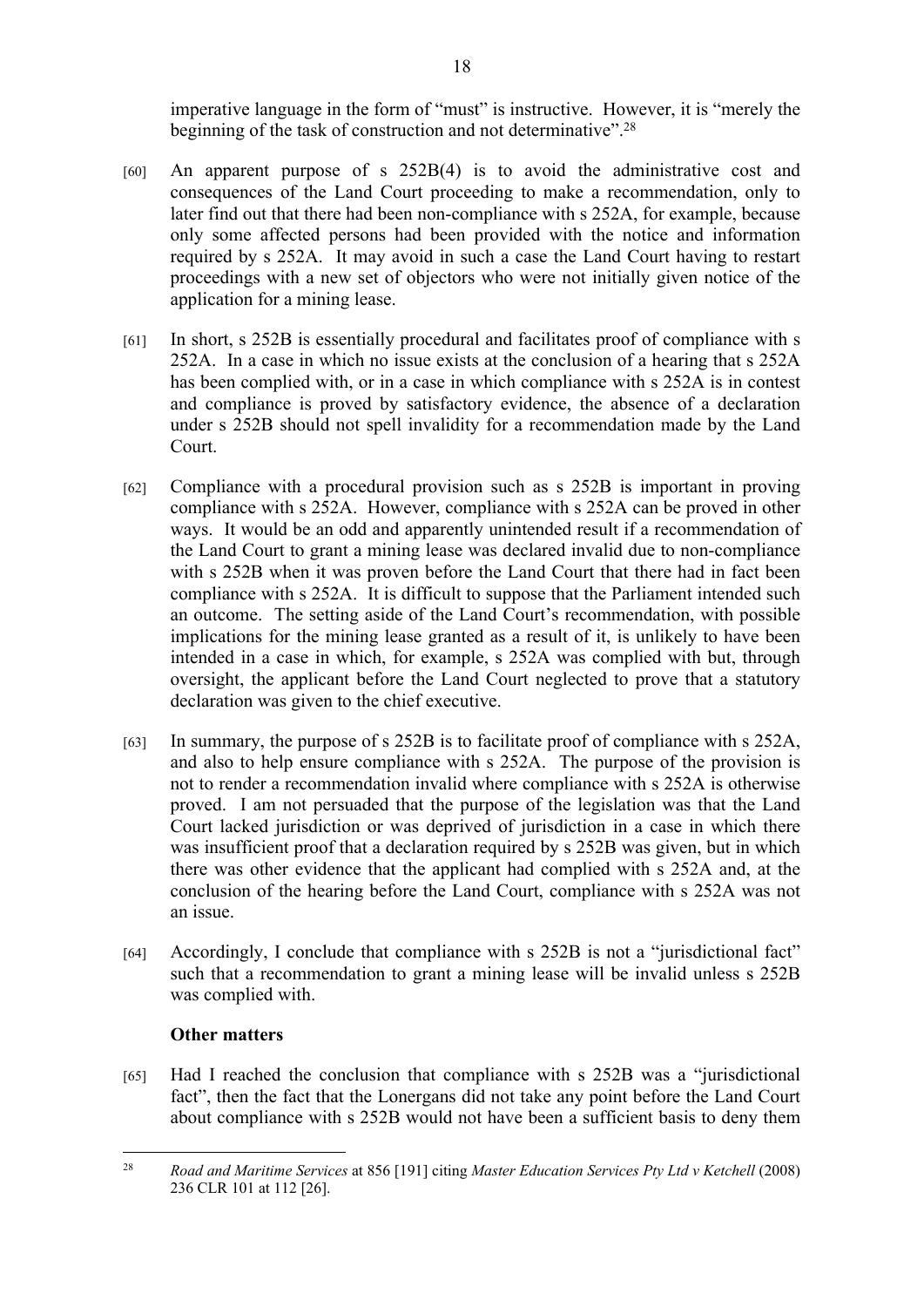relief. If the Land Court lacked jurisdiction then, although this Court retains a discretion to refuse relief under the *Judicial Review Act* 1991 (Qld) ("*JRA*"), the appropriate course would have been to set aside the recommendation to grant the mining lease on the basis that the Land Court lacked jurisdiction.

[66] Leaving aside their unsuccessful jurisdictional argument, the Lonergans' conduct in not raising any point about non-compliance with s 252B in advance of the Land Court hearing, at that hearing or in their submissions to the Land Court is a basis to decline discretionary remedies under the *JRA* for matters which do not constitute jurisdictional error in circumstances where non-compliance with s 252B does not automatically render a recommendation invalid. Had the s 252B point been raised before the Land Court, then evidence of compliance with s 252B might have been given or an extension of time granted under s 252B(2)(b). Any deficiency in evidence before the Land Court that the declaration required by s 252B had been given was related to the Lonergans not raising any issue at the hearing about compliance with s 252A or s 252B.

## **The Lonergans' grounds of review in relation to koala habitat**

[67] As already outlined, the Lonergans' objections to the application for the mining lease that the proposed mining activities "will cause adverse environmental impact" asserted that it had not been sufficiently demonstrated that there would be no adverse environmental impact, attached a copy of their Environmental Authority Application Objection and stated that "the size of the lease area, the nature of the activities coupled with the related soil types and topography will make the avoidance of adverse environmental impacts impossible". To the extent that the objection adopted by reference matters raised in the Environmental Authority Application Objection, there were many matters in relation to areas of disturbance, erosion and sediment control, topsoils and other matters. There also was one paragraph devoted to nature conservation, which I have earlier quoted in [20]. Most of it related to weed control measures. The final sentence read:

> "The proposed lease area should also be fully fenced to protect local fauna and cattle from hazardous materials, machinery, vehicles and other introduced dangers."

That sentence was, in substance and effect, contending that the conditions in the draft Environmental Authority were inadequate and that any Environmental Authority should contain an additional condition that the lease area be fully fenced. It was not an objection that the grant of a mining lease and the operations to be carried on under its authority would lead to a loss of vegetation and consequent loss of endangered species.

[68] Section 269(4) of the *MRA* states that the Land Court, when making a recommendation to the Minister that an application for a mining lease be granted in whole or in part, shall take into account and consider a number of matters. These matters are listed in subparagraphs (a) – (m). Relevantly, subparagraph  $269(4)(i)$  is whether:

> "there will be any adverse environmental impact caused by those operations and, if so, the extent thereof"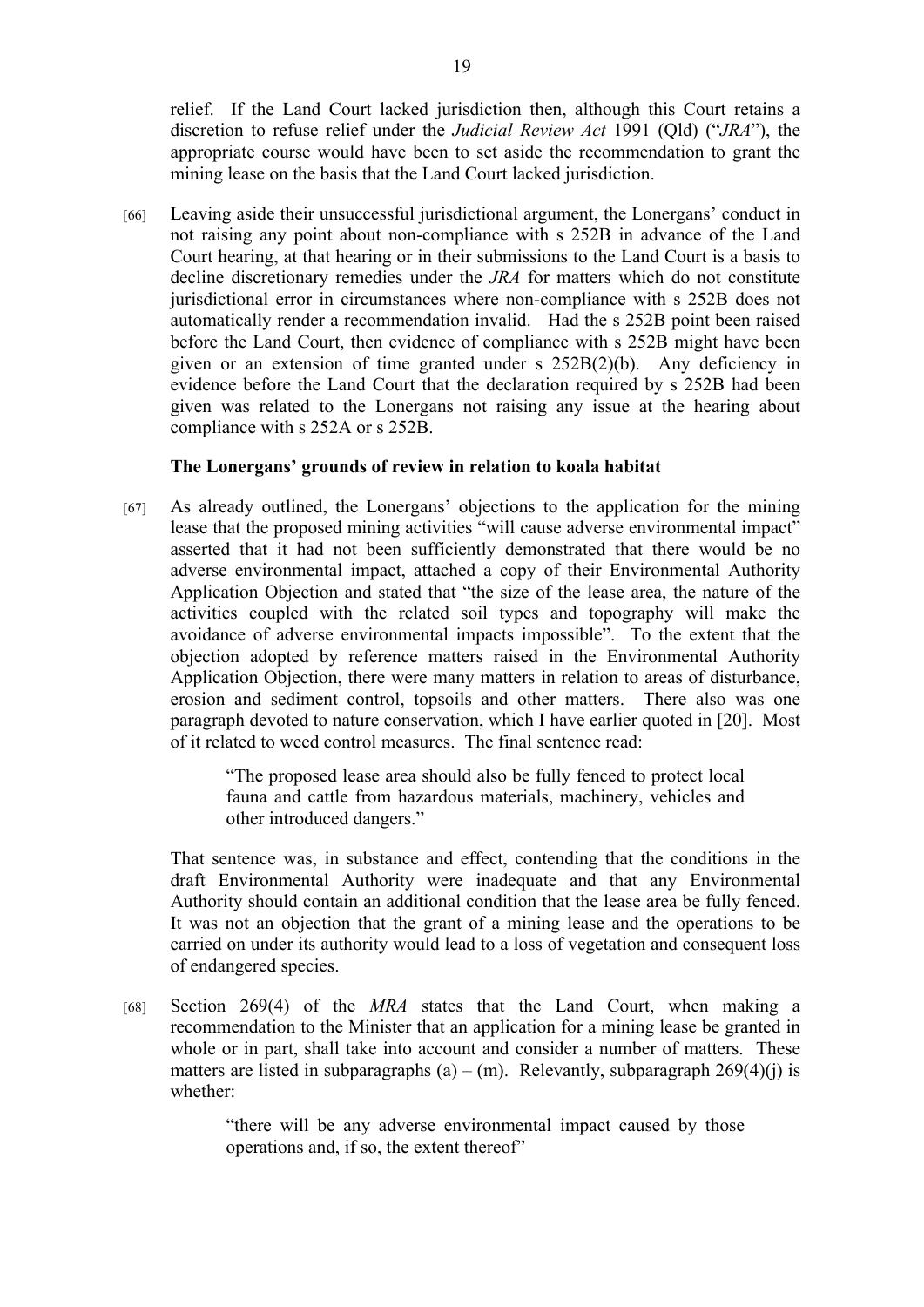- [69] The Court of Appeal has confirmed that s  $269(4)(i)$  allows consideration only of operations to be carried on under the authority of the proposed mining lease.<sup>29</sup> This refers to the physical activities associated with winning and extracting minerals from the place in which they occur or their natural state.<sup>30</sup>
- [70] Section 268(3) assumes importance for the purpose of disposition of the Lonergans' ground of review as to whether the Land Court was required to consider an objection in relation to the loss of koala habitat. Section 268(3) provides:

"The Land Court shall not entertain an objection to an application or any ground thereof or any evidence in relation to any ground if the objection or ground is not contained in an objection that has been duly lodged in respect of the application."

This provision means that the Court cannot hear submissions or evidence on a question from an objector who has not raised that matter in a duly lodged notice of objection.<sup>31</sup> The provision directs attention to the grounds of objection lodged in relation to the mining lease application. As noted, the objection contained a number of grounds in relation to adverse environmental impact including erosion and topsoil conditions and the extent to which areas disturbed by mining could be rehabilitated. The one paragraph of the objection to the Environmental Authority Application concerning nature conservation dealt with weeds. Neither it nor any other part of that document contended that the mining lease application should be refused because of the adverse effect of mining operations on koala habitat caused by vegetation removal. Assuming it was appropriate to read into the mining lease objections, by cross-reference, the objections in the Environmental Authority Application, the closest the objections came to saying anything about koala habitat was that the proposed lease area should be fully fenced to protect local fauna and cattle from dangers. There was no objection that preparation for mining operations, let alone the carrying on of the operations to be carried on under the authority of the mining lease, required clearing of vegetation which would threaten endangered species.

- [71] Mr Skilton responded to the suggestion about a condition about fencing by contending that totally fencing the lease area would decrease the available feed to the Lonergans' cattle. The issue of fencing does not appear to have been taken any further.
- [72] The Lonergans obtained a report from Mr Spies, who holds a Bachelor of Applied Science (Rural Technology) and an Associate Diploma of Applied Science in the field of agronomy, and who acts as a consultant specialising in soil health, vegetation and pasture management. Mr Spies' report addressed issues of land suitability, soil quality, soil stability and whether the proposed mining activities conformed with sound land use management practices. On the issue of whether the proposed mining activities would cause adverse environmental impacts, Mr Spies expressed the opinion that the subject site could not be properly rehabilitated given the soil types and very shallow texture contrast soils of low fertility. He also

<sup>30</sup> *New Acland* at  $[32] - [33]$ .<br><sup>31</sup> *ACL Operations Pty Ltd y i* 

<sup>&</sup>lt;sup>29</sup> *Coast and Country Association of Queensland Inc v Smith* [2016] QCA 242 at [31] – [33].<br><sup>30</sup> *New Acland at* [32] – [33]

<sup>31</sup> *ACI Operations Pty Ltd v Quandamooka Lands Council Aboriginal Corporation* [2002] 1 Qd R 347 at  $350$  [5] –  $351$  [6],  $351$  [14],  $360$  [57] –  $361$  [61].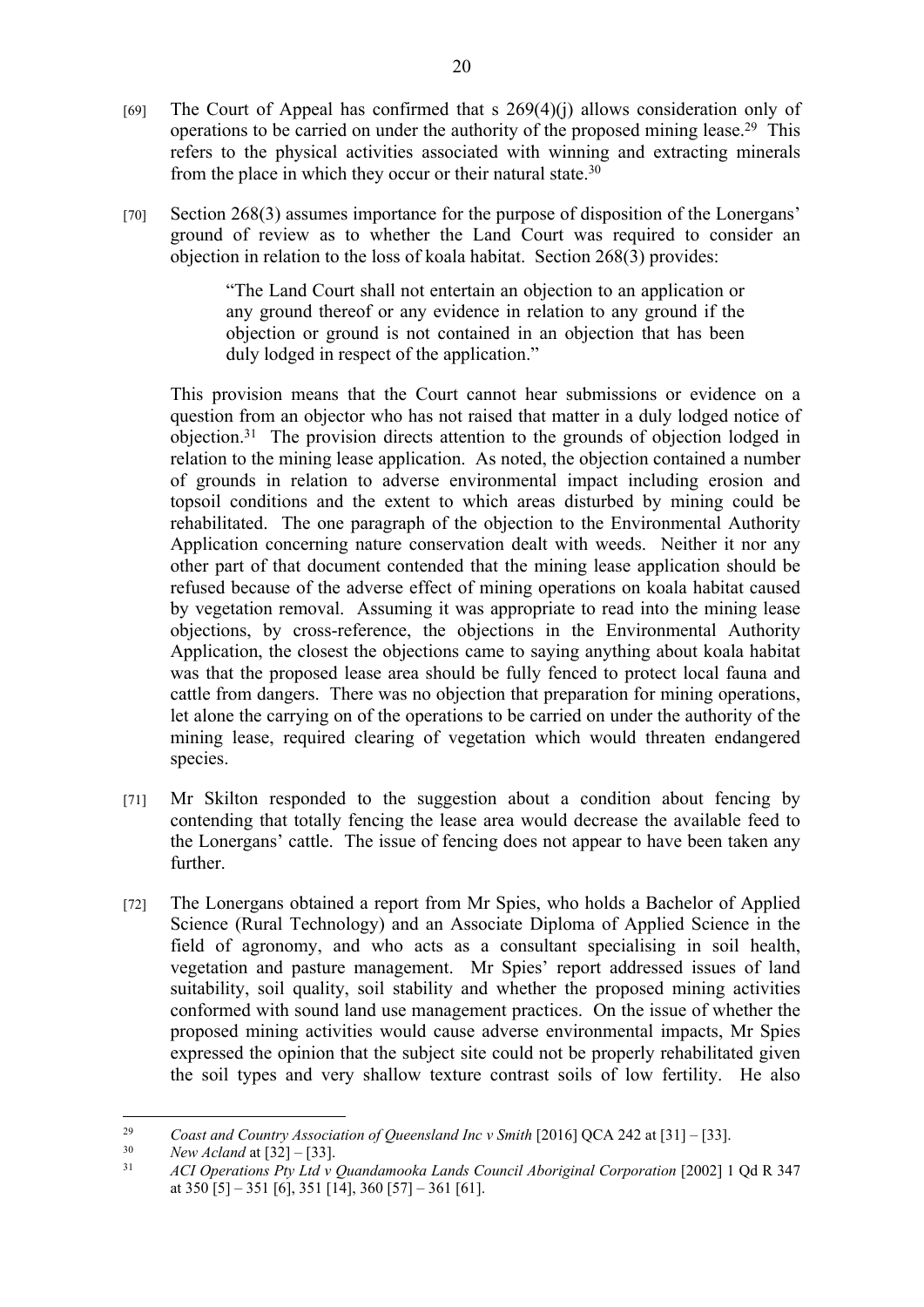identified a risk of noxious weed species being carried onto the property. The section of his report concerned with adverse environmental impacts did not assert that there would be loss of koala habitat. Instead, another part of his report dealt with whether the subject area was located within a Category B environmentally sensitive area under certain legislation. His report referred to "critical habitat" as defined in the *Nature Conservation Act* 1992 (Qld) ("*NCA*") and "essential habitat" as defined in the *Vegetation Management Act* 1999 (Qld) ("*VMA*"). Paragraph 5.1.5(e) stated:

"Section 332 of the *Nature Conservation (Wildlife Management) Regulation 2006* requires approval to tamper with an animal breeding place (such as a tree hollow being used by a protected animal to raise its young) and constitutes an offence to tamper without approval. The section provides that approval to tamper with an animal breeding place may be obtained by way of an approved Species Management Program (SMP). Section 332 provides the need for a species management program over all native species and use of spotter/catchers. Utilizing a licensed spotter/catcher ahead of clearing is one of the key actions which industry applies to mitigate potential impacts on animal breeding places, along with avoidance of known breeding places and seasonal timing of works to avoid times when nesting/breeding is underway and young may be present. A species management program would need to be in place before clearing commences, that the plan needs to be submitted (registered) and this would probably involve licensed spotter/catchers."

- [73] This section of the report did not contain any positive assertion that mining operations would endanger koala habitat. Instead, it identified that any application for vegetation clearing would, in his opinion, require approval and any disturbance of an animal breeding place would require a species management program before clearing commenced and that such a plan would probably involve a licensed spotter or licensed catchers.
- [74] Mr Spies gave evidence at the hearing. The Auscript transcript wrongly records his name as "Spence". It is unnecessary to summarise different aspects of his oral evidence. Like his report, it dealt with areas of disturbance, soils and rehabilitation. At one point of his evidence, Mr Spies was taken to an annexure to his report concerning essential habitat and there was an attempt to tender an additional map which was said to go to the "bio-diversity process". The Member remarked that this was new evidence and would only be permitted to enable Mr Spies to explain evidence that was already in the Court. Mr Spies was taken to paragraph 5.1.5(e) of his statement and the Member remarked that the subparagraph did not actually say that the property was burdened by anything. It identified what might happen. An attempt to justify the tendering of a further map on the basis that it demonstrated that this was a bio-diversity property which triggered certain assessment processes was resisted. The Member observed that if the map simply demonstrated what was happening under paragraph 5.1.5(e), she was not minded to allow it because that subparagraph was a "theoretical exercise". It pointed to some future assessment process, not one which had been undertaken by Mr Spies or anyone else. Nevertheless, the evidence continued with Mr Spies giving some brief evidence about the matters that would need to be dealt with in the event of a development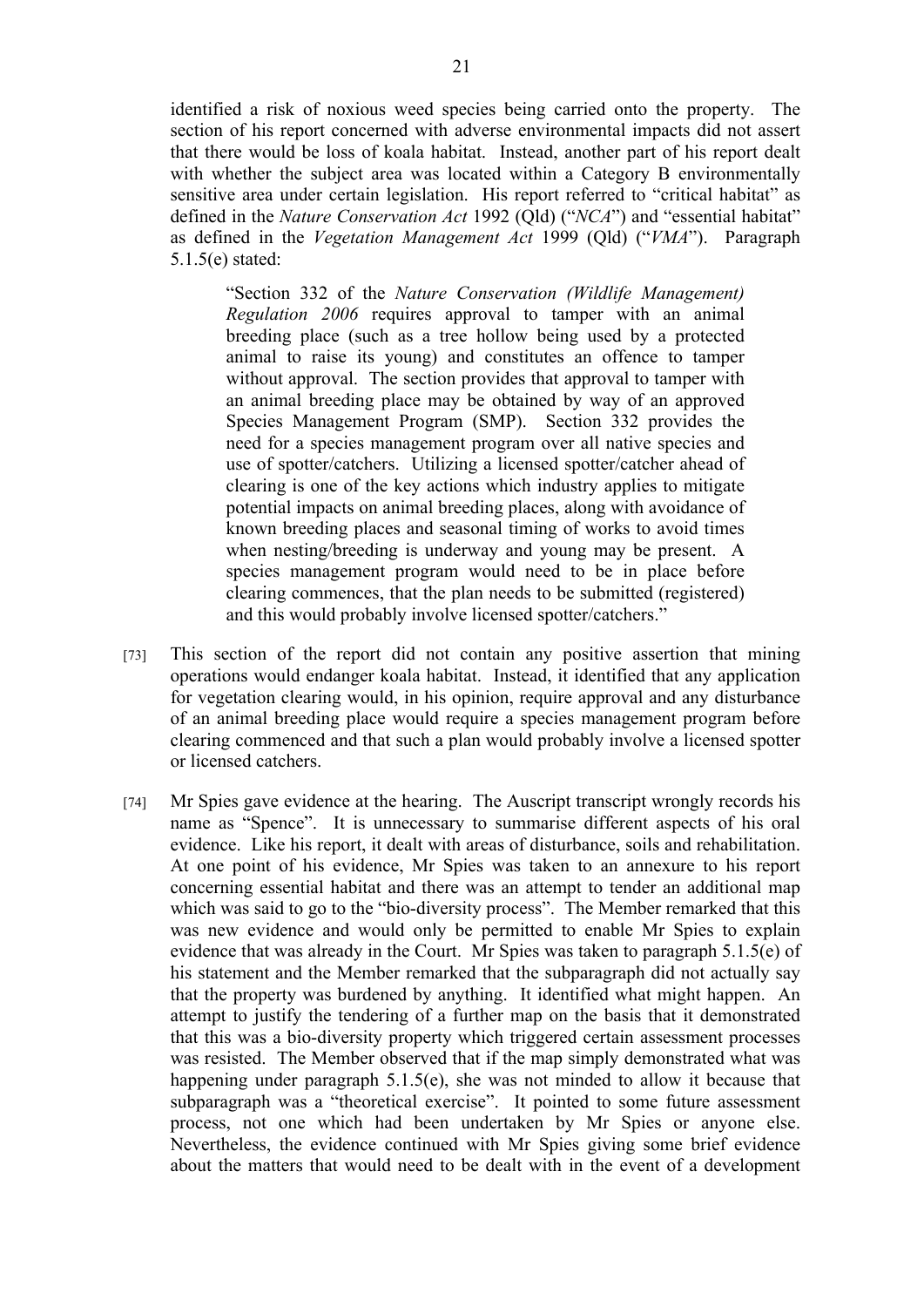application, particularly a tree clearing application, and that there would need to be a formal expert trapping and running survey and that any clearance would need to be undertaken by a person licensed under the *NCA*. Mr Spies' evidence then turned to other topics. He was cross-examined briefly by Mr Skilton about whether he was aware of any studies of chlamydia affecting koalas in the subject area. In reexamination he was taken to a map and expressed the opinion that an area of essential habitat marked in blue covered the majority of the mining lease area and that an area of essential habitat is a trigger for further investigation of the site.

- [75] In summary, Mr Spies' evidence did not contain any specific evidence that mining operations authorised by the grant of the proposed mining lease would result in a loss of essential koala habitat. Instead, his report and his evidence indicated the process which would apply, in his opinion, if there was an application for vegetation clearance. Mr Spies gave no evidence about the utility of fencing the leased area.
- [76] In their closing submissions the Lonergans submitted that Mr Skilton's application for a standard Environmental Authority did not satisfy the eligibility criteria for the standard conditions. The submission addressed whether the area was in an environmentally sensitive area, the proposed area of disturbance, issues in relation to water management, erosion, topsoils and overburden management and rehabilitation. It also dealt with issues relevant to the objection to the mining lease application, including mineralisation of the site. In relation to adverse environmental impact, the submission relied upon Mr Spies' evidence to contend that if an application was received for vegetation clearing on the site it would be rejected due to "the potential erodibility, lack of moisture holding capacity and salinity of the associated soils". Reference was also made to Mr Spies' evidence of shallow soil depth and that restrictions on the land type included slope, rockiness, shallow soil depth, erosivity and low fertility soils. The Lonergans' essential submission in relation to the application for an Environmental Authority was that because the area was within an area of "critical habitat" as defined in the *NCA*, it was not eligible to be approved by the standard conditions and, in any event, the application did not satisfy the eligibility criteria for the standard conditions. The submission added that the application did not satisfy the requirements of the *MRA*. In submissions about the public interest, reference was made to "the potential impact to koala populations".
- [77] An issue for the Land Court was whether such a submission about the effect of the proposed mining activities on koala habitat could be made. That depended upon whether loss of koala habitat was a ground of objection in the objections which were lodged. As I have discussed, neither the objection to the application for the mining lease nor the objection to the Environmental Authority objected on the grounds that the authorised mining operations would adversely affect koala habitat (save to the extent there was reference to a need to fence the leased area to protect local fauna and cattle from hazards).
- [78] The Land Court stated:
	- "[30] Mr Spies' report contained a section on threatened species, and he told the Court that the proposed mine was located in an area of essential habitat for koalas, resulting in the requirement for a 'formal expert trapping and running surveys'.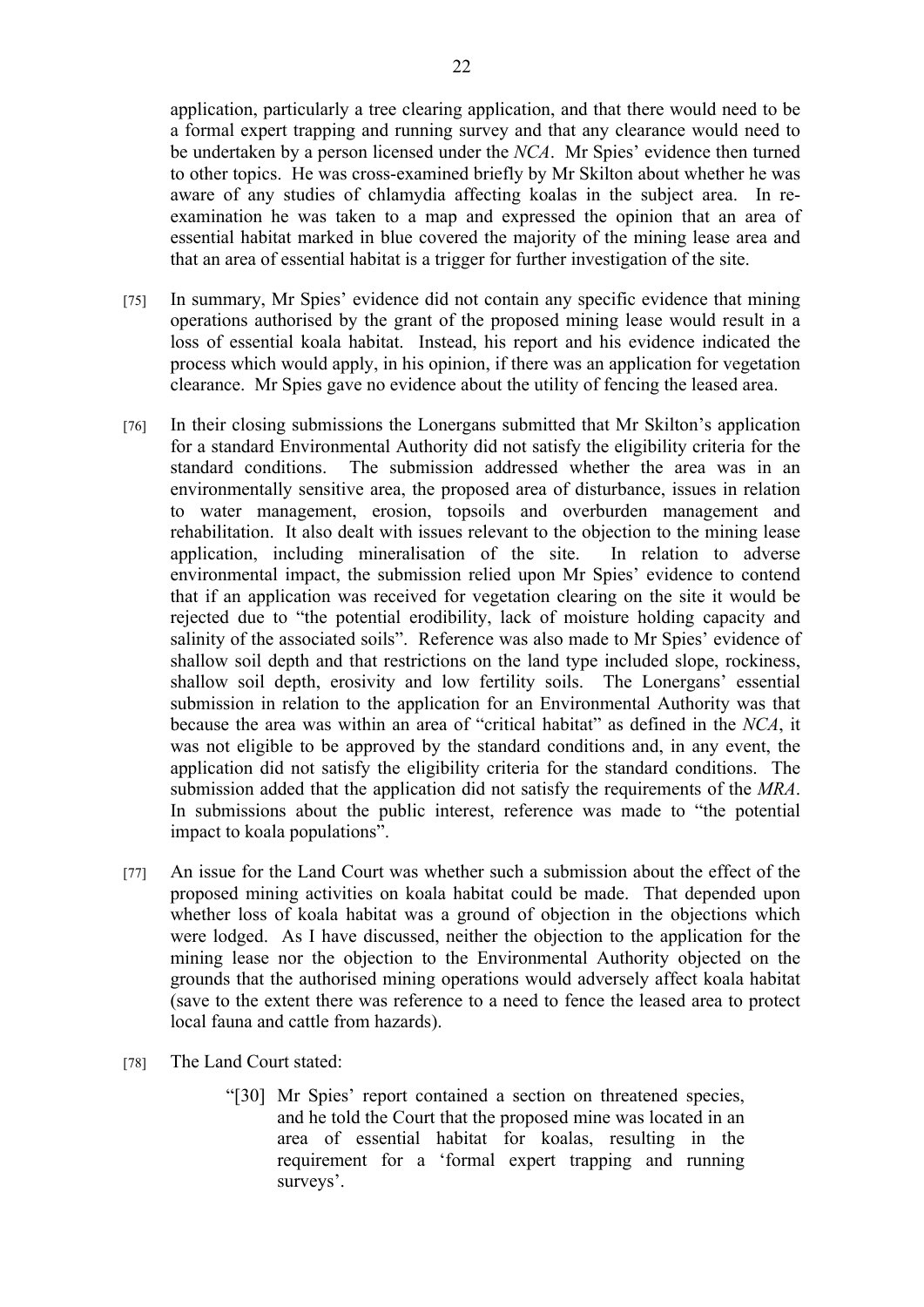[31] The Lonergans' objections did not include a reference to the loss of critical habitat. Section 268(3) of the MRA provides that this Court:

> … shall not entertain an objection or any evidence in relation to any ground if the objection or ground is not contained in the objection duly lodged in respect of the application.

- [32] The Court has adopted a strict view of s 268(3). Therefore, I will not consider any evidence relating to this issue." (footnotes omitted)
- [79] In their application for judicial review, the Lonergans contend that the Land Court erred in failing to take into account a relevant consideration, namely the impact on koala habitat, which was required to be taken into by virtue of  $s$  269(4)(j) of the *MRA*. Their submissions point to the fact that the Environmental Authority objection stated that "the proposed lease area should be fenced to protect local fauna …", whereas the Court ruled that the issue of environmental impact on koalas was not raised. They submit that, in the circumstances, the Court failed to consider a relevant consideration referred to in the objection to the Environmental Authority which was incorporated into the mining lease objection document.
- [80] I am not persuaded by this ground. In the paragraphs which I have quoted, the Land Court was not concerned with the suggestion in the Environmental Authority objection that the proposed leased area should be fenced. As discussed, it is difficult to regard the sentence of the Environmental Authority objection as more than a submission about an additional condition which should be imposed, rather than an objection. In any event, as discussed, neither Mr Spies' report nor his oral evidence addressed any proposal for the leased area to be fenced.
- [81] The Land Court was concerned with whether it should entertain an objection or evidence in relation to koala habitat, and Mr Spies' evidence about a requirement for there to be a "formal expert trapping and running survey". In my view, it was open to the Land Court to conclude that this was not a matter which had been raised as a ground of objection. The only objection (or more precisely recommendation for a condition) concerning koala habitat was the single sentence that the proposed lease area should be fenced to protect local fauna. That matter was not taken up in evidence. Instead, paragraph 5.1.5(e) of Mr Spies' report dealt with a possible future process if there was an application for clearing of vegetation. When that aspect of his report arose in the course of his oral evidence, the Land Court Member correctly described the matter as theoretical, being concerned with a process that might happen in the future and what, in certain circumstances, legislation would require.
- [82] In summary, the objection lodged in relation to the application for the mining lease, which incorporated by reference the Environmental Authority objection, was not an objection that mining operations would involve vegetation clearance which would result in loss of critical habitat for koalas. Instead, the Environmental Authority objections proposed an additional requirement that the leased area be fenced. The Land Court was correct to conclude that s 268(3) precluded it in considering, in the context of s  $269(4)(i)$ , an objection or any evidence in relation to the loss of essential habitat for koalas. The Court was required to consider other matters raised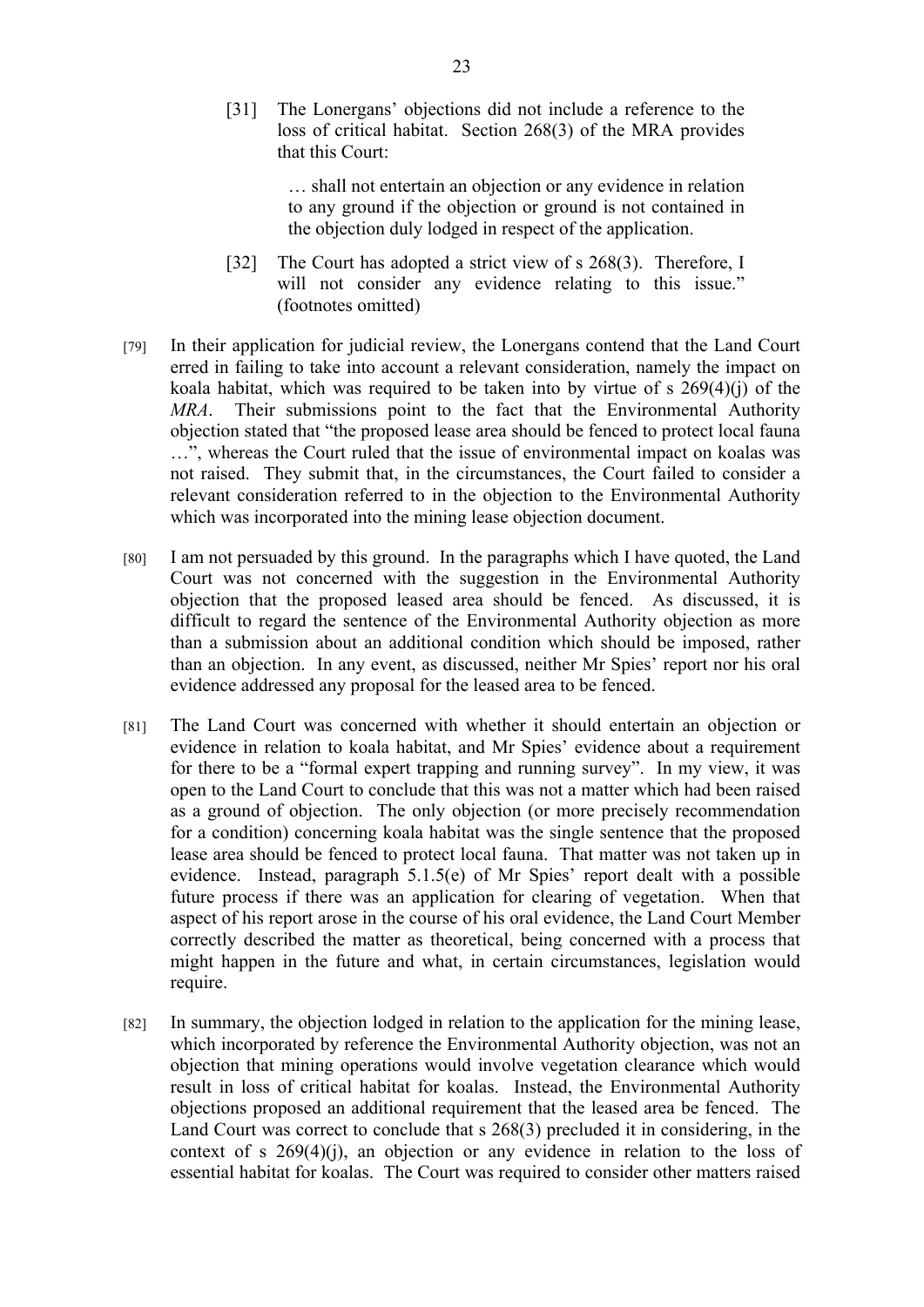in the objection as to adverse environmental impact caused by the operations to be carried out under the authority of the proposed mining lease, being matters which were contained in the objections which were lodged in respect of the mining lease application. It did so.

- [83] The idea that the proposed lease area should be fenced to protect local fauna was raised in the Environmental Authority objection. However, it did not require any substantial consideration because the idea of fencing was not taken up in the evidence or in submissions.
- [84] The Lonergans have not established that the Land Court erred in failing to take into account a relevant consideration, being evidence adduced through Mr Spies about koala habitat and legislation that would require a trapping and running survey.

## **Natural justice in relation to koala habitat**

- [85] The final ground of judicial review advanced by the Lonergans is related to the issue which I have considered. Their submissions refer to it as a subsidiary issue. It alleges a breach of the rules of natural justice, and says that the Member failed to advise them that she would not consider the evidence relating to koala habitat. The Lonergans submit that had the Member raised this issue with their legal representative before making the decision, the issue could have been addressed. The failure to do so is submitted to amount to a breach of procedural fairness.
- [86] As discussed, during the hearing the Member expressed an opinion concerning the relevant part of Mr Spies' report, paragraph 5.1.5(e). This was the only paragraph of his report which dealt in any substantive way with threatened species. His other evidence about mapping and whether all or part of the proposed mining lease area was in an area of "critical habitat" had a relevance to the issue of whether the application for the Environmental Authority should have been assessed according to the eligibility criteria which the department applied.
- [87] For the reasons already given, the Court, in considering the mining lease application, was not required to address an objection or any evidence in relation to a ground if the objection or ground was not contained in the objection which had been lodged. In fact, s 268(3) precluded it from entertaining such an objection.
- [88] After the hearing on 4 April 2019, the matter proceeded by way of written submissions. If oral submissions had been made then the matters addressed in paragraphs [30] – [32] of the Land Court's decision might have been raised at that point.
- [89] The written submissions did not specifically address Mr Spies' evidence that the proposed mine was located in an area of "essential habitat" for koalas, resulting in a requirement under the *NCA* for a formal expert trapping and running survey. It relied on Mr Spies' report and his evidence in other respects. In some respects then, paragraphs [30] – [32] of the Land Court's reasons are an exercise in completeness in explaining why certain parts of Mr Spies' evidence could not be considered by virtue of s 268(3) of the *MRA*.
- [90] In any event, to the extent that the Lonergans' written submissions should have been interpreted as relying on those parts of his evidence in relation to koala habitat, and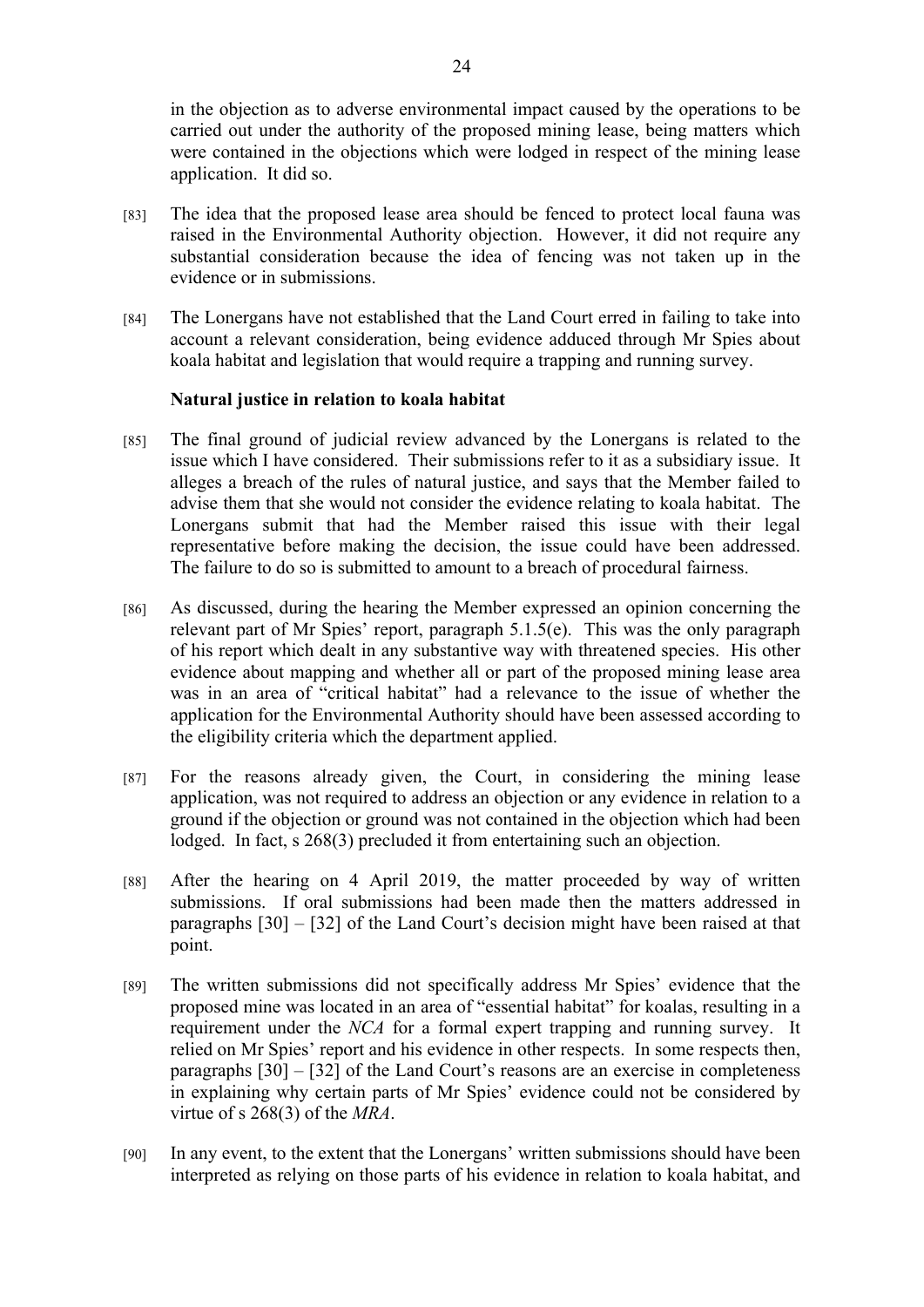that an application for vegetation clearance in the future would require a formal expert trapping and running survey, it is difficult to see why the Court was obliged to preview the contents of paragraphs [30] to [32] of its reasons. If the legal representatives of the Lonergans had been told that the Court did not propose to consider the matters in paragraph 5.1.5(e) of Mr Spies' report or his oral evidence about koala habitat, then what could have been said on their behalf? The Lonergans' submissions say that the issue could have been addressed but they do not explain how.

- [91] The Court was precluded from entertaining an objection or any evidence in relation to the issue of koala habitat, it not having been the subject of an objection. The position is unlike one in ordinary civil proceedings in which a judge is minded to rule that part of an expert or lay witness's evidence is inadmissible because it is not relevant to an issue in the proceedings or because of the form in which it is presented. Previewing to a party that the Court is minded to rule the evidence inadmissible provides the party with a chance to seek leave to amend pleadings to raise an issue or to "patch up" the evidence by having it given in a proper form. The present position is different. Section 268(3) precludes a new objection being raised or any evidence being given in relation to a ground of objection if the ground is not contained in the objection which was lodged. The Lonergans do not explain how the Land Court's raising the issue with their legal representatives before the decision was made could have made a difference.
- [92] In summary, although Mr Spies gave evidence about koala habitat, his evidence was that because the mine was located in what was said to be an essential or critical habitat for koalas and other fauna, there would need to be a formal expert trapping and running survey before any application was granted in the future for vegetation clearance. To the extent the Lonergans' final submissions might be said to have relied upon his evidence in that regard, s 268(3) precluded the Court from entertaining that evidence. The Lonergans have not pointed to what would have been said on their behalf if the point had been mentioned by the Land Court before making the decision.
- [93] I am not persuaded that the Land Court was obliged to raise the issue before making its decision in order to accord procedural fairness. However, if I had reached that conclusion, the Lonergans have not established that providing them with the opportunity would have made any material difference. Even if a court is satisfied that there has been a denial of natural justice, relief may be denied if it can be shown that compliance with the requirements of natural justice could have made no difference to the outcome.<sup>32</sup> In my view, this is such a case.

# **Conclusion**

- [94] The Lonergans have not established their grounds for judicial review. Their application will be dismissed.
- [95] I will allow the parties some time to resolve any issue of costs. I am conscious that Mr Skilton is self-represented and seemingly has not incurred any legal costs. The first respondent abided the order of the Court and seemingly does not seek any order as to costs. Any remaining issue as to costs will be between the applicant and the

<sup>32</sup> *John Holland Pty Ltd v TAC Pacific Pty Ltd* [2010] 1 Qd R 302 at 315-316 [40].